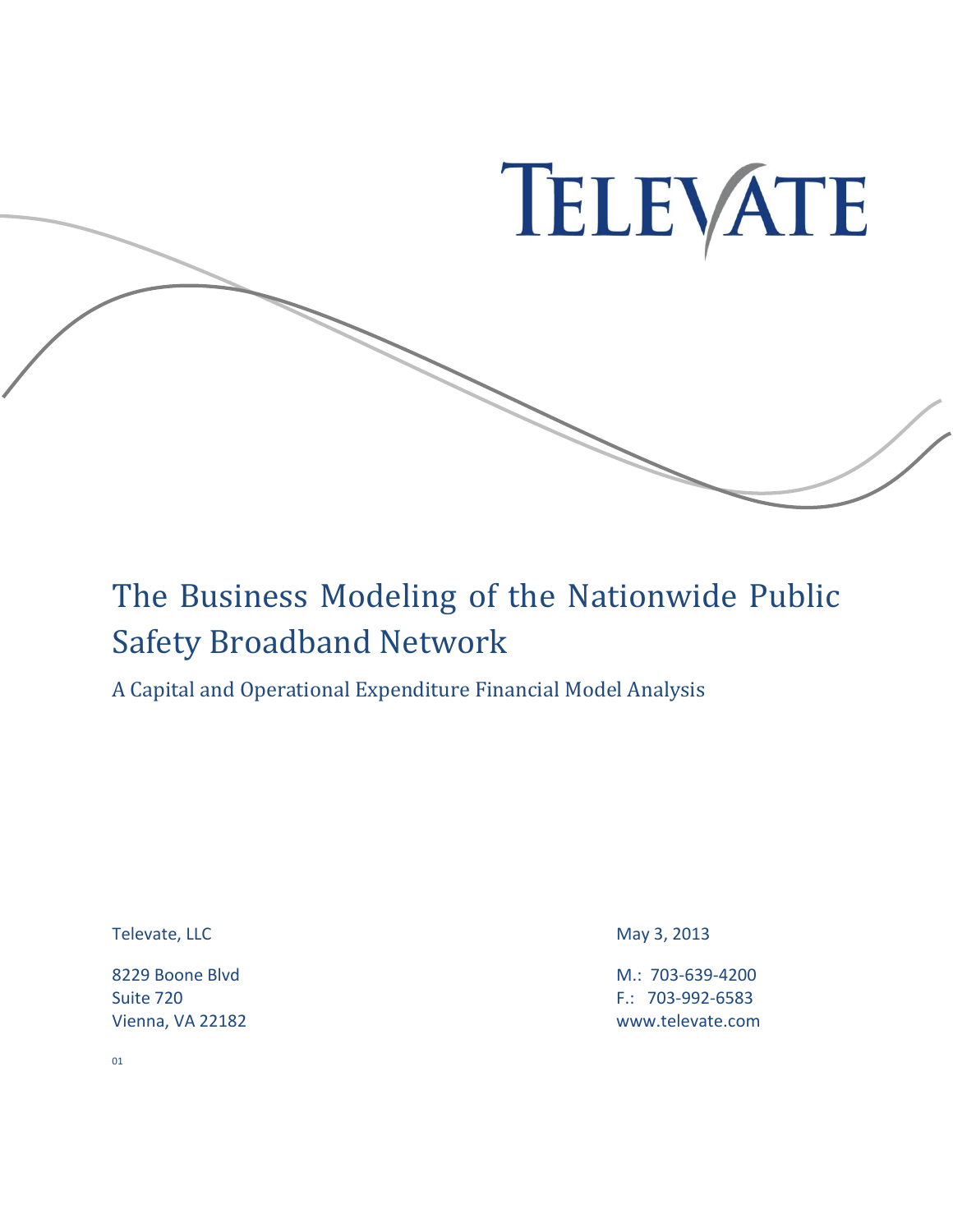### **Contents**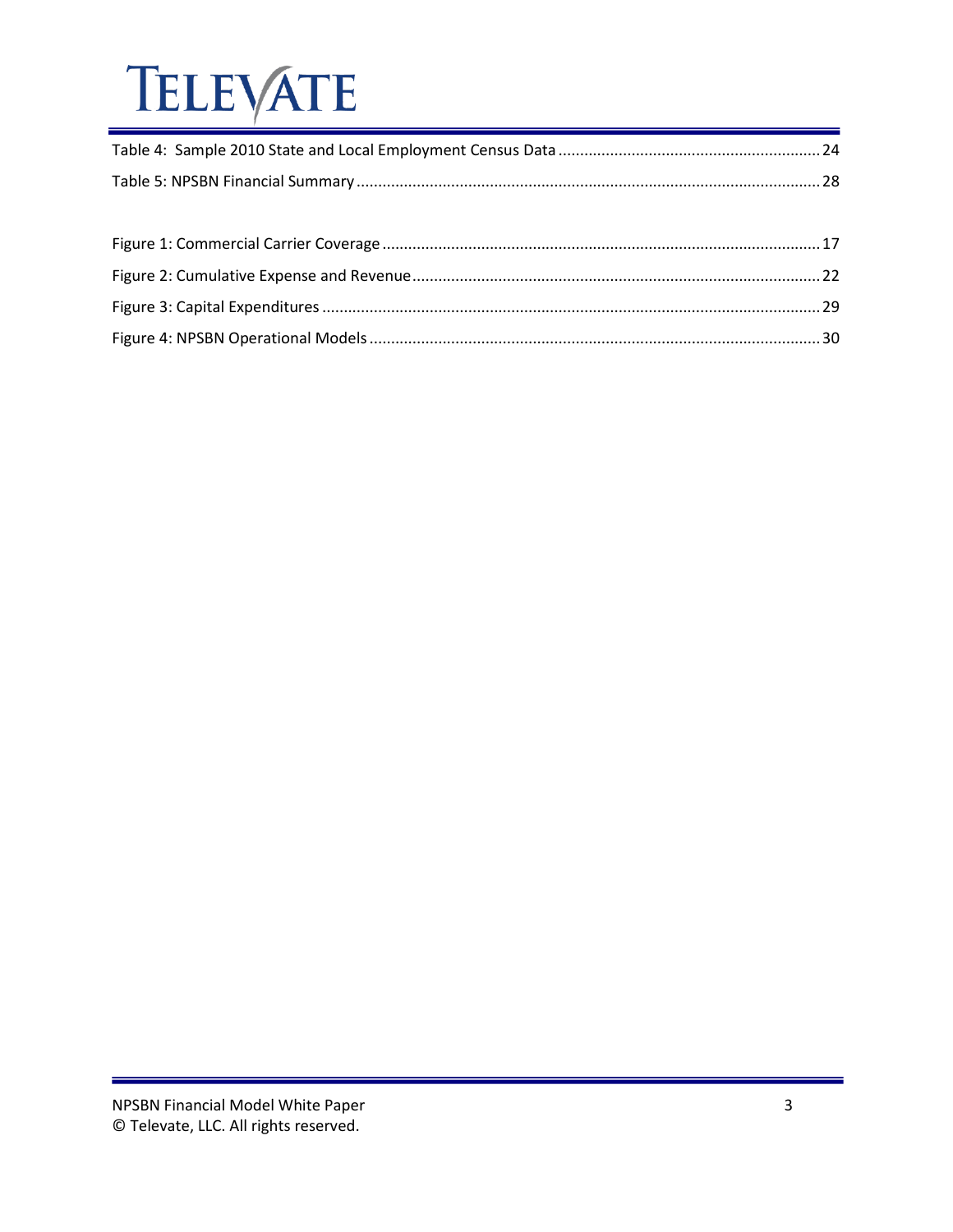### <span id="page-3-0"></span>**Executive Summary**

The First Responder Network Authority (FirstNet) has a tremendous opportunity to revolutionize public safety communications through the successful implementation of the nationwide public safety broadband network (NPSBN). To achieve this monumental challenge, FirstNet has at its disposal 20 MHz of spectrum, up to \$7 billion in Federal funding, and the national support of public safety. While \$7 billion is a large investment, it is only a fraction of what commercial wireless carriers spend in a single year to enhance and operate their networks. Yet, commercial networks do not today meet the mission critical communications requirements of public safety: commercial sites are not constructed to public safety grade, and carriers do not deliver service to geographic areas where there is insufficient return on investment. Public safety requires highly reliable, "hardened"<sup>1</sup> facilities, and must provide coverage within geographies unattractive to commercial investment. For the NPSBN to succeed, investments must benefit both public safety and the private partners involved.

The available FirstNet funding and the radio spectrum are a tremendous catalyst for creating a robust, public safety grade network, but is it sufficient to support the objective? How should the available funds be used? What are the best strategies to drive the NPSBN business plan? Construction of the NPSBN could be achieved in a near infinite number of ways. A variety of options also exist for structuring business partnerships and approaches for generating the funds and revenue needed to sustain the network. Across the country, public safety's operational requirements could vary substantially. The willingness of potential private partners to meet public safety's requirements and the structure of the partnerships that emerge also will vary. Given this complexity, the modeling of potential business scenarios can provide valuable information to decision makers who must choose among the various NPSBN component options and evaluate their financial viability. To help make these decisions, Televate has constructed a robust NPSBN modeling tool that integrates Long Term Evolution (LTE) network design, public safety and commercial assets, public private partnership considerations, and overall deployment cost and revenue projections using relevant network deployment and subscriber access scenarios. The model is based on extensive industry research and Televate's industry leading experience with supporting public safety broadband over the last decade.

For this white paper, Televate assessed seven possible scenarios to illustrate the economics of the nationwide network. While a nearly unlimited number of options could be modeled, we have selected those that represent a mix of current industry thinking, and alternative scenarios based on independent and hybrid commercial and public safety partnership. The modeling tool that Televate has developed is useful for analyzing various combinations of key indicators and attributes of network development and implementation of interest to federal, state, and local governments, commercial entities and FirstNet. An overview of the seven-modeled scenarios is as follows:

 $1$  The term "hardened" describes a physical wireless facility containing backup uninterruptable power supplies (UPS), generators and backhaul transport to enhance the reliability of the facility to "public safety grade".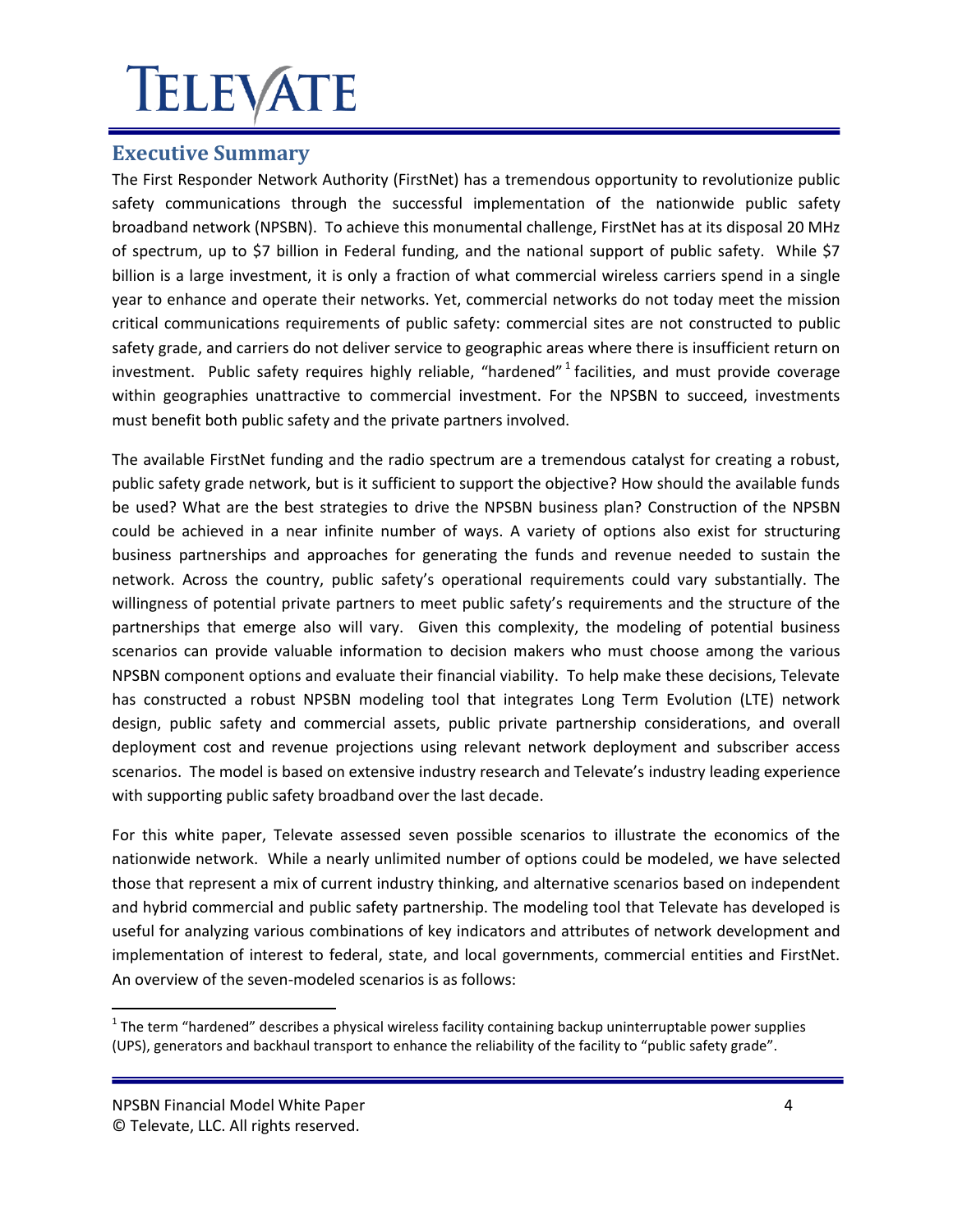- 1. An "Initial Suburban Phase, Public Safety Leverage" scenario focused on serving the metro areas by covering the 226 most densely populated counties<sup>2</sup> in the United States and leveraging public safety's infrastructure to the greatest extent possible.
- 2. A "Commercial Footprint, Multi-Carrier Partners" scenario whereby FirstNet would partner with all necessary commercial cellular carriers to deliver coverage equal to the aggregate cellular carrier coverage (74 percent of the land area), fully leveraging the carrier infrastructure, and hardening all the cell sites.
- 3. A "Commercial Footprint Public Safety Leverage" is similar to that of scenario #2 in that FirstNet would build out coverage to the same footprint as the net commercial cellular carriers without partnering with the carriers, prioritize the use of public safety sites first, and harden all the cell sites.
- 4. An "Extended Footprint Multi- Carrier Leverage, Outdoor Coverage Hardening" scenario whereby FirstNet would partner with all commercial carriers, extend coverage beyond the cellular footprint to 80 percent of the country while prioritizing commercial infrastructure use, and harden a sufficient quantity of cell sites to ensure reliable outdoor coverage.
- 5. An "Extended Footprint Public Safety Leverage, Outdoor Coverage Hardening" scenario similar to option #4, achieving 80 nationwide percent, with the exception that FirstNet does not partner with commercial carriers and prioritizes the use of public safety sites.
- 6. A "Commercial Footprint, Single Large Commercial Partner" scenario whereby FirstNet partners with a single commercial carrier that has a large nationwide footprint. The net footprint would be extended to that of the aggregate total commercial cellular service in the United States; those new service areas would prioritize the use of public safety sites, and all cell sites would be hardened.
- 7. A "Commercial Footprint, Single Small Commercial Partner" scenario similar to option #5, with the exception that FirstNet partners with a single commercial carrier that currently has a substantially smaller nationwide footprint.

Table 1 provides a high-level financial summary of the cost to build the network under each of the seven scenarios, the cost to operate the network, and the projected revenue from public safety and government usage on the network. A detailed analysis of each scenario and the underlying assumptions and model attributes are presented throughout the study.

 $^2$  The 226 counties with the greatest population density were modeled to illustrate a potential strategy for expending the \$7 billion of planned Federal funding.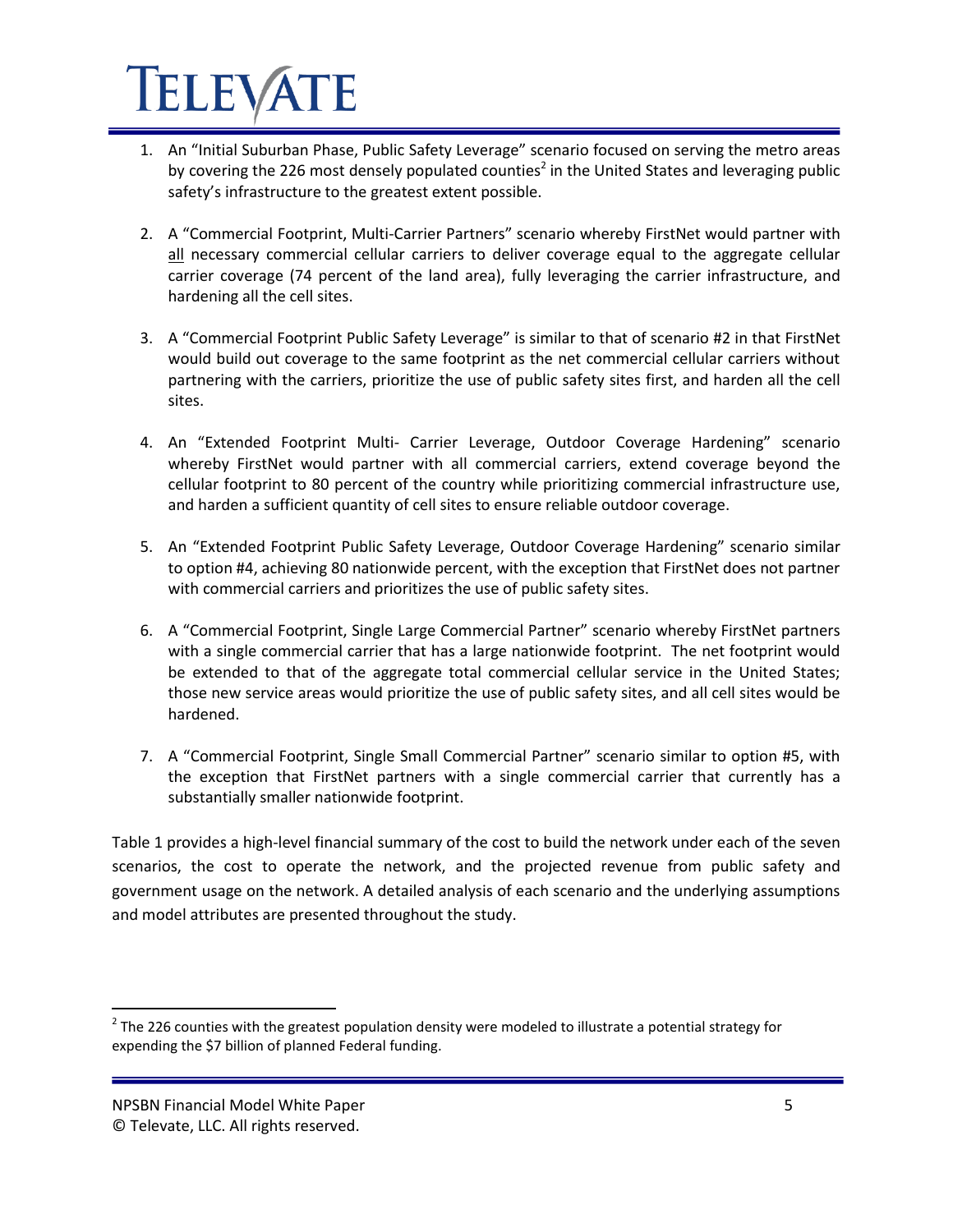| No. | Scenario                                                                                   | Area<br>Coverage | CapEx<br>(millions) | <b>Network</b><br><b>OpEx</b><br>(millions) | <b>Revenues</b><br>(millions) | <b>Public Safety</b><br>"Credit"<br>(millions) |
|-----|--------------------------------------------------------------------------------------------|------------------|---------------------|---------------------------------------------|-------------------------------|------------------------------------------------|
| 1.  | Initial Suburban Phase,<br><b>Public Safety Leverage</b>                                   | 3.5%             | \$7,000             | \$1,490                                     | \$670                         | \$370                                          |
| 2.  | Commercial Footprint,<br><b>Multi-Carrier Partners</b>                                     | 74%              | \$13,500            | \$3,290                                     | \$1,400                       | \$0                                            |
| 3.  | <b>Commercial Footprint</b><br>Public Safety Leverage                                      | 74%              | \$16,390            | \$3,370                                     | \$1,400                       | \$850                                          |
| 4.  | <b>Extended Footprint Multi-</b><br>Carrier Leverage, Outdoor<br><b>Coverage Hardening</b> | 80%              | \$12,450            | \$3,050                                     | \$1,400                       | \$20                                           |
| 5.  | <b>Extended Footprint Public</b><br>Safety Leverage, Outdoor<br><b>Coverage Hardening</b>  | 80%              | \$12,980            | \$2,870                                     | \$1,400                       | \$870                                          |
| 6.  | Commercial Footprint,<br>Single Large Commercial<br>Partner                                | 74%              | \$13,550            | \$3,280                                     | \$1,400                       | \$10                                           |
| 7.  | Commercial Footprint,<br>Single Small Commercial<br>Partner                                | 74%              | \$14,430            | \$3,220                                     | \$1,400                       | \$270                                          |

**Table 1: NPSBN Financial Modeling Results**

<span id="page-5-0"></span>The model assumes that public safety is compensated for the use of their assets over the NPSBN with a network service credit. This approach of compensating the government for use of their assets increases both the public safety and taxpayer benefit nationwide. The table depicts the "value" of these assets for each scenario as a respective service credit.

The financial results for these scenarios illustrate a number of critical factors including:

- \$7.0 billion is insufficient to fund the construction of a nationwide network, only 3.5 percent of the land area including 50% of the expected user population can be served with this funding level
- Nationwide service will cost \$5.5 to \$9.4 billion more to build than the existing funding supports
- Public safety user fees are insufficient to fully cover the costs to operate the network, these fees cover a rage of 40 to 50% of the operational costs depending on the scenario modeled
- Private participation is needed whereby a partner will derive sufficient value to invest some \$5.5 to \$9.4 billion in capital to build the network, and secure more than \$ 1.5 - \$2.0 billion in additional revenue annually to cover network operations costs. The private partner must be able to capture sufficient value to make such investments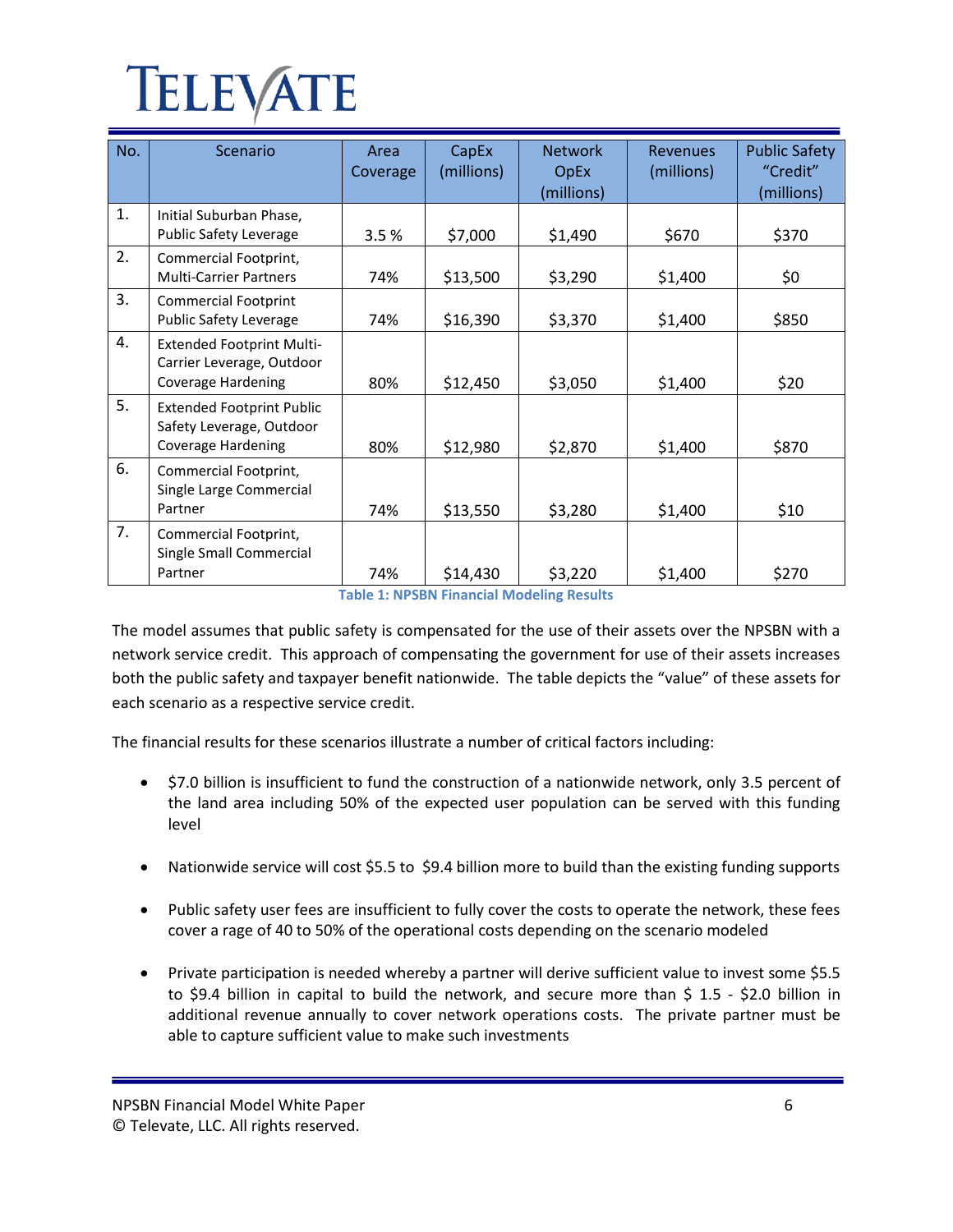# **IELEVA**

- Leverage of commercial and public safety assets saves substantial capital expenses, however, leverage of commercial assets shifts the costs to operating expenses
- Use of the public safety asset value as credits can increase public safety participation in the network as much as 50 percent, enabling more first responders to have access to broadband wireless communications
- Especially in areas where commercial carriers do not provide service, the public safety assets will become important factors in reducing capital costs
- It is unclear the extent to which the existing assets can be leveraged, and therefore, it is critical that the State and Local Implementation Grant Program collect this information as quickly as possible such that vendors can in integrate the assets into their planning
- Smaller commercial operators could derive substantial benefit from the integration of public safety assets into the network, further supporting the collection of public safety assets over the course of the State and Local Implementation Grant Program
- This analysis was performed strictly on economic terms, the commercial carriers and other partners may balk at public safety's requirements. It is important that public safety know how its requirements may become poison pills for private partners.
- Public safety must also fully understand the cost implications of its decisions as well as tradeoffs in how the network is constructed.
- The user fees associated with the model are based on existing government spending nationwide, however, in order to capture this revenue, FirstNet will need to meet or exceed the requirements of public safety agencies. FirstNet must provide a compelling solution to realize these revenues.

If the NPSBN is deployed and public safety does not subscribe in sufficient numbers, the network becomes unsustainable and this opportunity for public safety will be squandered. Loss of public safety subscription is equally problematic to constructing an unsustainable network, and neither of these results are acceptable. Public safety must be an educated partner in making these and all other key decisions for implementing the NPSBN. The financial model supporting this study can be modified to address various alternatives, particular State requirements and circumstances, or specific approaches. Televate looks forward to continuing to work with the public safety community to advance and capitalize on this opportunity for public safety offered by the NPSBN.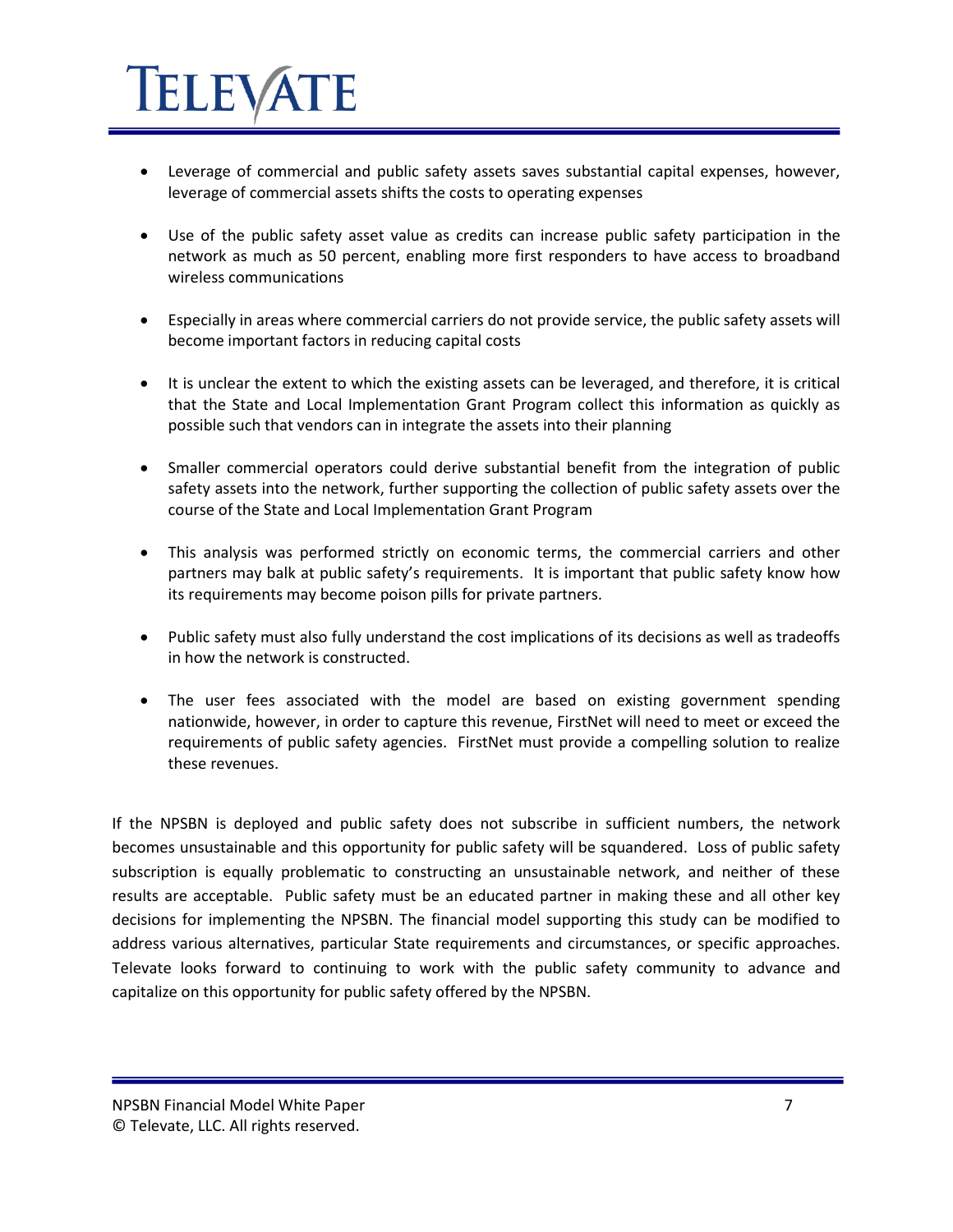### <span id="page-7-0"></span>**Introduction**

For more than a decade public safety has diligently worked to conceive and deliver essential wireless broadband communications improvements nationally. The recently passed Middle Class Tax Relieve and Job Creation Act of 2012 ("The Act") is the much heralded initiative that will deliver on this critical public safety communications requirement. The Act provides public safety 10 MHz of additional radio spectrum, increasing available broadband spectrum to 20 MHz, and designates funding and a governance body, the First Responder Network Authority (FirstNet). The Act also allows non-public safety use on a secondary basis, which may entice private partnership interests in helping achieve public safety's nationwide coverage objectives.

Deploying and operating a nationwide broadband network is an enormously expensive investment. The major cellular carriers already spend billions of dollars annually to sustain the pace needed to meet America's demand for wireless communications. They regularly invest in expanding their network coverage footprint, upgrading to the newest technology, and providing consumers with innovative devices. Because public safety's broadband communications needs are fundamentally different from commercial consumers, however, Congress created the Act to address the fundamental requirement of public safety for robust and reliable communications. These unique needs are not being satisfied with today's commercial offerings and doing so will involve additional expenditures and decisions about how best to use these investments.

Delivering a national interoperable public safety broadband network is more complex than many have imagined. These complexities go beyond wireless infrastructure technology challenges, or the logistics of implementing the network under well-established technical requirements. The greatest challenges are rather those involved in the business modeling and analysis required to properly complete the effort, and within a reasonably tight budget. It involves not only prioritizing objectives and rigorous budgeting, but needs to answer "What are the real goals of the network?" and "How much will it cost to achieve them?" Without thoughtful answers to these questions, it is difficult, and perhaps impossible, to make acceptable tradeoffs or understand the impact of working within a limited resource constrained budget

There is no simple solution to addressing the rigorous communications demands of public safety. The failure to attract a viable private partner in the D Block Auction illustrates in part the tremendous economic challenge of delivering a broadband network that meets public safety's data communications needs. Moving forward, in order to design a successful broadband network implementation strategy, public safety must analyze the various tradeoffs at national, state, and local levels that could affect the quality and cost of service and outright network adoption. This study describes a range of options that public safety could undertake in its quest to deploy and operate the nationwide broadband network and examines the economic impact of each option. This analysis is intended for the public safety community as a whole, but specifically for decision makers to help them understand the cost of various NPSBN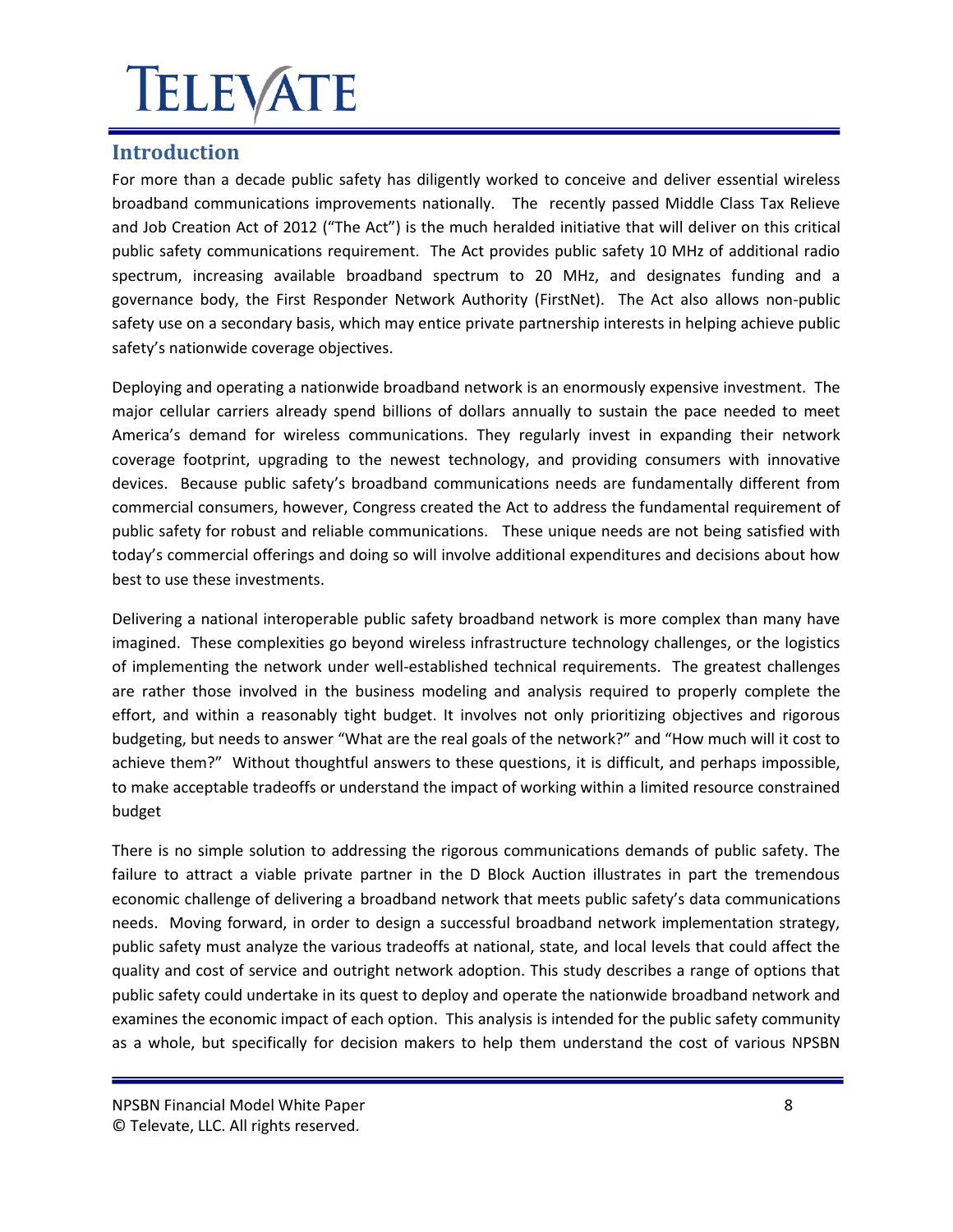partnership, deployment and operational decisions. FirstNet, the individual states, and other public safety stakeholders will face difficult decisions in setting priorities for the nationwide public safety broadband network (NPSBN). This white paper is intended to help decision makers understand how their choices affect the feasibility of building and sustaining the broadband service. This study can serve as a reference document for states as they articulate their requirements to FirstNet. It also may highlight prospective business models not considered viable by public safety officials and FirstNet.

Televate constructed the underlying financial models described in this study using our extensive experience in the construction and operations of both public safety and commercial wireless networks. With respect to the fundamental methods of delivering broadband service, a near infinite number of methods could be conceived. The optimal approach could be different for each state, and even within a state, the private-public partnership options available could lead to considering substantially different delivery models on a state-by-state basis. The Televate NPSBN business model is capable of customization on a state or local level, but for simplicity's sake, it applies service delivery approaches to the entire United States. The model leverages public safety and commercial assets where available in urban, suburban, and rural areas and calculates the costs to build new facilities where needed and to harden other physical assets. All engineering, construction and required technical resources to deploy the NPSBN in each scenario are also modeled.

Proper business modeling is therefore essential. However, this task cannot be conducted on a comprehensive basis without considering the costs and benefits of several likely scenarios or without critical inputs from all stakeholders. The Federal Government has established the State and Local Implementation Grant Program (SLIGP) to help define and collect the various modeling inputs. The SLIGP affords the states and FirstNet the opportunity to define coverage, performance, application and governance requirements, to document possible assets to integrate into the NPSBN, and to document all potential government subscribers and state partners that could play a role in the final solution. All of these components, which should result from a properly executed SLIGP, need to be considered within a comprehensive model to determine the proper course for the NPSBN. There are, however, few organizations that have a complete understanding of the costs and challenges associated with modeling the various scenarios.

Televate, having pioneered some of the critical concepts that have shaped NPSBN over more than a decade, in addition to our extensive commercial wireless experience, has developed a complex model that incorporates a wide variety of inputs and will allow FirstNet and the states to solve this complex problem in a manner that incorporates the goals of the network and the special interests and objectives of the various stakeholders.

Televate has been engaged in the public safety broadband mission since it began in 2002. Televate championed the construction and operations of the first two citywide 700 MHz broadband networks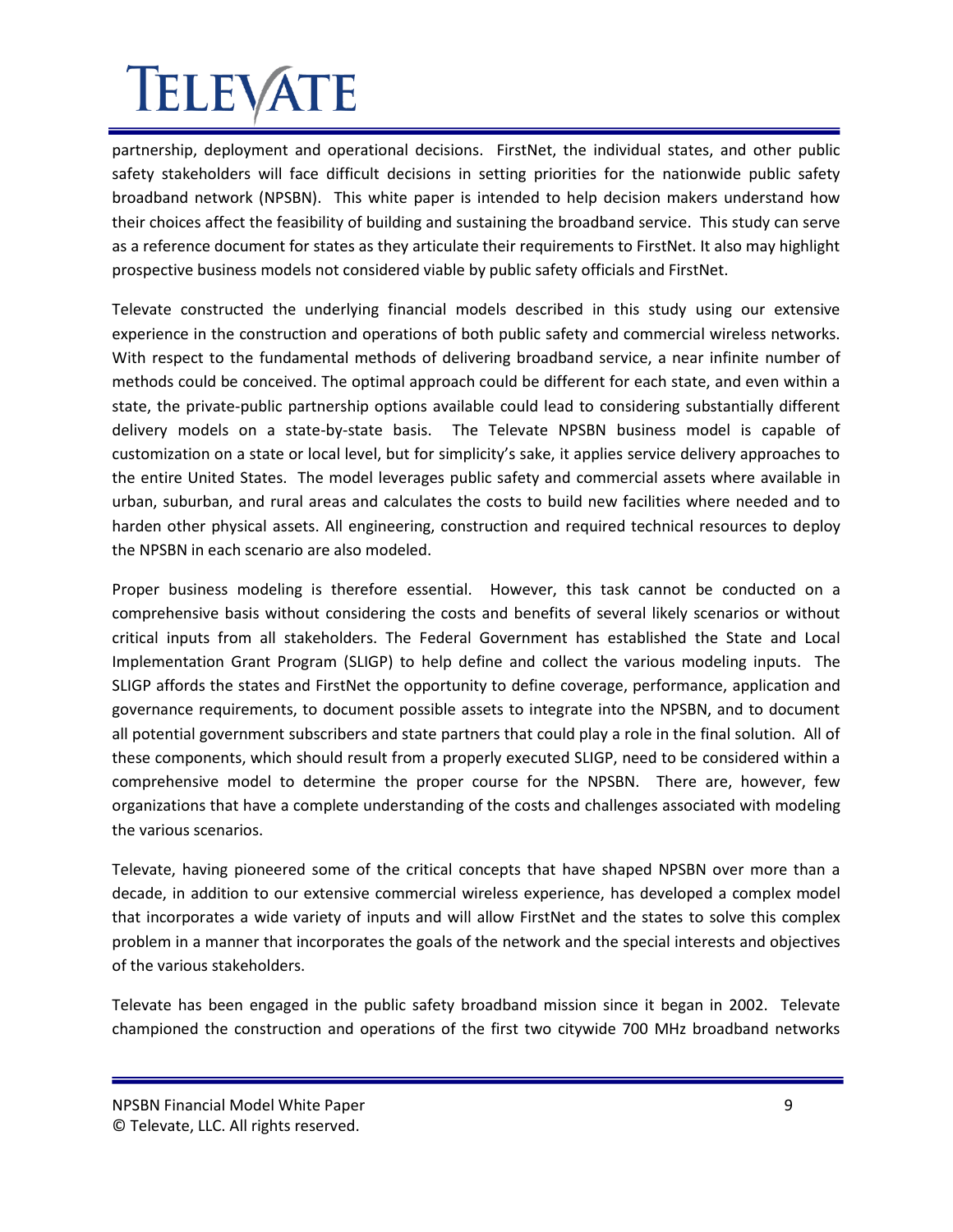designed to "public safety grade". Televate has also supported customers engaged in the construction of commercial broadband networks as well as numerous land mobile radio networks. Televate fully understands the engineering and implementation of "public safety grade" service while having a thorough grasp on commercial networks, including their operations and the business case. Televate professionals have designed, deployed and operated both commercial and public safety networks; we understand the differences in how they are constructed and operated, and the resulting differences in cost. As a result of our dual public safety and commercial experience, we have tremendous insight into the network infrastructure of these operators, respective asset ownership issues, and the factors that affect the likelihood of shared access. Televate has integrated this experience into this modeling.

### <span id="page-9-0"></span>**Business Models and Scope**

The Act calls for FirstNet to assess and collect fees that are "sufficient and shall not exceed the amount necessary, to recoup the total expenses of the First Responder Network Authority in carrying out its duties and responsibilities."<sup>3</sup> This requirement is described within a section entitled "Establishment of Fee Amounts – Permanent Self-Funding", implying that FirstNet has a responsibility to recoup its expenses, and to sustain the network over the entire lifecycle. FirstNet is an independent authority within the National Telecommunications and Information Administration (NTIA), located within the Department of Commerce. While a quasi-governmental entity, FirstNet must function as a business in which operational expenses must be offset by revenue-generating income. And like any business, FirstNet must be engaged in winning, retaining, servicing, and collecting fees from its customers and partners where appropriate. The net cost of administering the business of the NPPSBN, must be equal to the fees it generates.

The primary elements of the business model include:

- **The service delivery model:** How FirstNet will offer its service and what services will be offered? Will service be provided nationwide via terrestrial cell sites, or augmented by satellite service?
- **The business arrangement model:** Will FirstNet seek a fixed cost operating agreement with its vendor(s), or will it seek a variable, per user operating agreement?
- **Partnerships:** What types of partners are included in the delivery of the service? Will FirstNet in-source or outsource certain operational elements of the business?
- **Revenue model:** How will FirstNet structure its fees? What will it charge for services? What will it charge for other allowable fees? What will FirstNet's uptake be for its services?

 $3$  Section 6208 (b) of Public Law 112-96, February 22, 2012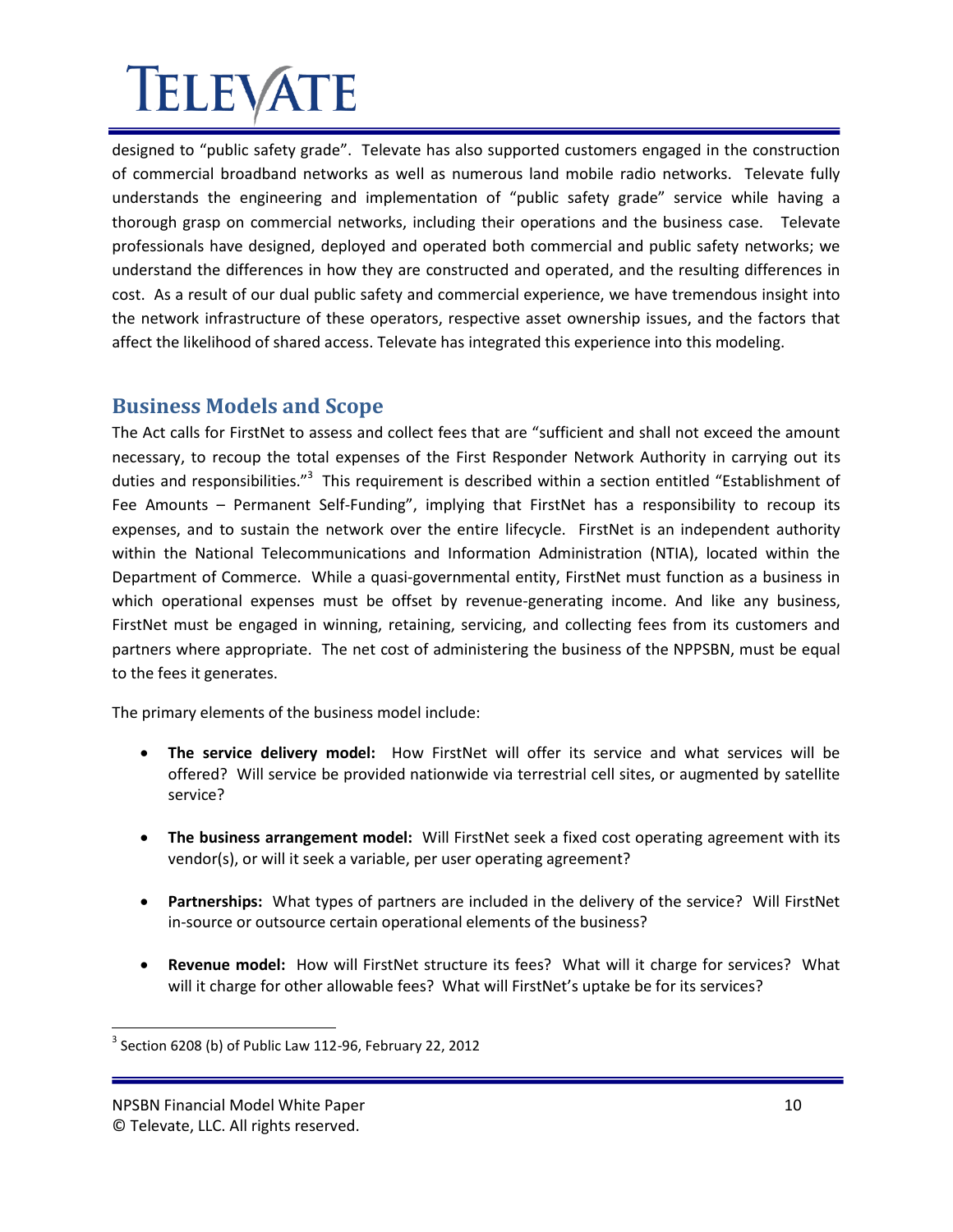#### <span id="page-10-0"></span>**Service Delivery Models**

FirstNet could choose to deliver service using a variety of methods. It can use public safety's broadband spectrum at 700 MHz. It can use existing commercial services, or can augment the commercial networks with government assets. Satellite services can likewise be integrated into the service delivery model. Alternatively, FirstNet can facilitate service over a variety of these options, and the delivery options can differ in distinct parts of the country. For example, FirstNet might choose to use one approach in urban areas, a different approach in suburban areas, and a third approach in rural areas. In addition, FirstNet, or its partners, can choose to use both public safety and commercial assets (as the law specifies) in differing scenarios. One approach could be to prioritize the use of public safety's assets, and another approach may be to prioritize the use of commercial assets where both parties have assets. The network can also be built to different standards for coverage, hardening, and other factors. Importantly, the cost to build and operate the nationwide network varies significantly depending on the approach.

The variation in business models can shift deployment and operations costs to future dates. For example, the capital expense (CapEx) to build the network can be reduced by leasing existing assets. However, this will increase the operational cost due to the annual site lease. While asset owners could "donate" the asset for public safety's use (and avoid the increased operational costs), commercial and public safety entities, are likely to require compensation for the asset to generate a net return on the investment. For example, commercial entities may provide no-cost access to backhaul in exchange for capacity on the nationwide network; public safety could request network access credits. Regardless of how it is accomplished, private partners require that the value for their assets is recouped.

#### <span id="page-10-1"></span>**Business Arrangement Models**

There are many ways to structure the FirstNet business arrangement with private partners. Partners could provide access to assets in exchange for service on the network, or they could serve as the Mobile Network Operator (MNO) and receive excess capacity for retail wireless services. Methods of compensation also vary based on the business relationship. For example, FirstNet could hire an entity (or several regional entities) to build, operate, and maintain the nationwide network for a fixed fee. Under this arrangement, FirstNet owns the financial risk to secure sufficient revenues and funding to cover the fixed costs. Alternatively, the MNO could offer service to FirstNet based on actual usage (number of subscribers) and this cost could be passed on to NPSBN end users. However, under either approach, one entity owns the risk that there will not be sufficient users to cover the fixed operating costs. Additional financing may then be necessary until the point where revenues fully cover all operating costs.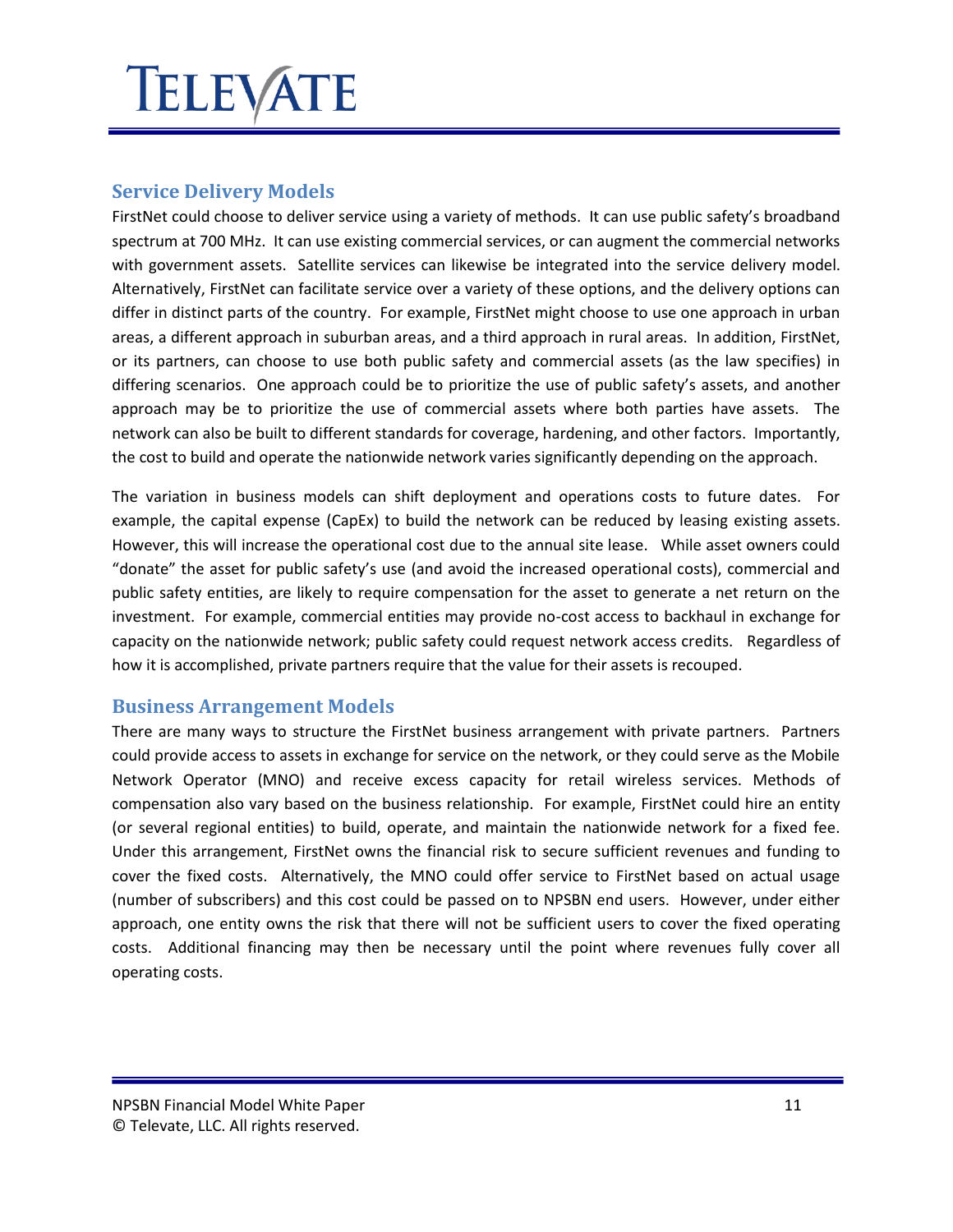### <span id="page-11-0"></span>**Partnership Models**

A variety of potential partners can participate in the construction and operations of the nationwide network. FirstNet could either partner with them individually, create an environment for them to partner on their own, or construct an alternate partnership model. Ultimately, the procurement model that will be employed will dictate how these partnerships are formulated. For example, FirstNet could directly engage tower company services and dictate that the MNO use the FirstNet leased assets. Or, FirstNet could leave such matters to the MNO, and have the MNO absorb those costs into the service it provides. Likewise, FirstNet could enter into partnerships with utility companies to use their assets in exchange for network service in addition to service revenues. FirstNet could then turn to an MNO requiring the use of those assets and those differentiated services to utilities. Ultimately, public safety is the primary partner, and a viable model to integrate government assets must be developed.

#### <span id="page-11-1"></span>**Revenue Models**

The Act allows NTIA to borrow up to \$2 billion from the Treasury to cover initial NPSBN deployment, including \$100 million over a 10-year period to fund Administrative expenses<sup>4</sup>. The Act allows for an additional \$5 billion in Federal funding allocated to the Public Safety Trust Fund in the event of sufficient revenues generated by spectrum auctions conducted by the Federal Communications Commission (FCC). These funds could be used to construct or operate the network.

In addition, the Act establishes several potential revenue sources for FirstNet. FirstNet can establish user fees for public safety agencies, collect lease fees for secondary use (users other than public safety entities), and lease excess capacity for other infrastructure. There are a variety of services that FirstNet could provide to public safety under the Act. Clearly, FirstNet is obligated to provide wireless broadband services to public safety agencies, but additional mechanisms would allow it to provide service to individual employees working in public safety. While governments may not provide all public safety employees with broadband data devices, nearly all are likely to have their own personally funded device. If a government does not currently pay for a police officer's personal smartphone service, it may be possible for that officer to contract for service directly with FirstNet. Alternatively, FirstNet could assist governments in establishing programs that enable these individuals to pay for services through their government employer, lowering FirstNet's customer acquisition costs. A substantial number of volunteer firefighters throughout the country also will have an interest in NPSBN service. FirstNet needs mechanisms to capture these users and their user fees. FirstNet could also provide hosted applications (e.g., Computer Aided Dispatch, electronic patient care records, etc.) for a fee to public safety users.

The law specifies that network use of non-public safety entities is to be enabled through "covered leasing agreements." It states the "covered leasing agreement" is a written agreement resulting from a

 $4$  See Section 6207 (a) and 6207 (b) (1).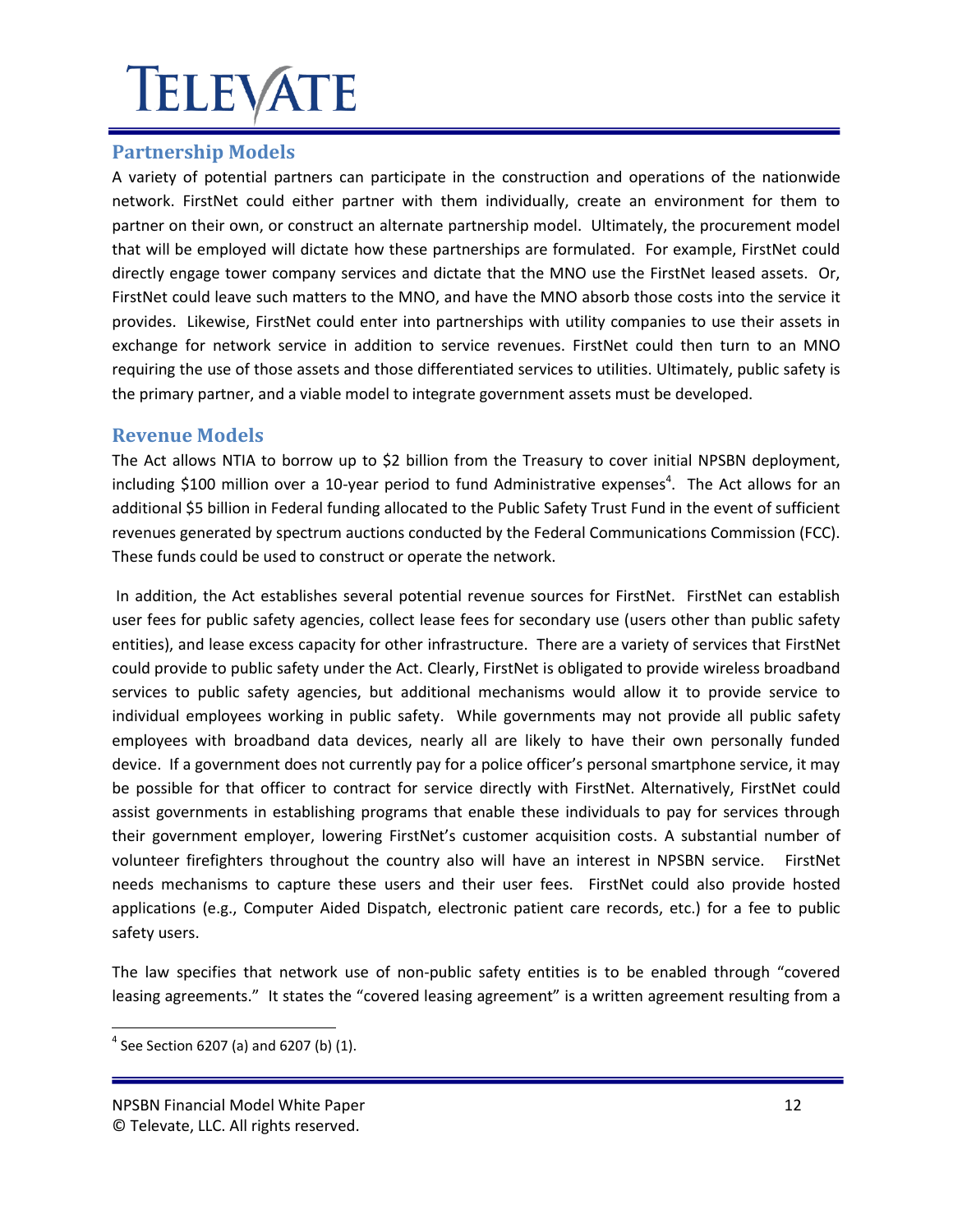public-private arrangement to construct, manage, and operate the nationwide public safety broadband network between the First Responder Network Authority and secondary users to permit (i) access to network capacity on a secondary basis for non-public safety services."<sup>5</sup> The Act does not specifically address the ability to lease spectrum to a private partner, and therefore does not specifically prohibit it. However, the Act does prohibit "direct offering of commercial telecommunications service directly to consumers,"<sup>6</sup> whereby FirstNet cannot "offer, provide, or market commercial telecommunications or information services directly to consumers." In other words, FirstNet could become a wholesaler of network capacity via a private partner who in turn offers service over the network to consumers. Alternatively, FirstNet could allow the private partner to provide services to consumers over the network in exchange for other benefits, such as reduced subscription fees to public safety users.

The revenue model must consider the feasibility of user fees coming from public safety agencies. While some suggest that a premium should be placed on the improved service, public safety agencies likely have limited abilities to increase communications spending from their current commercial subscription levels. Therefore, any increase in the cost for individual users could reduce the overall number of users with access to broadband wireless service. Some alternative forms of deployment funding and operational costs might become an option. For instance, additional Federal funding may become available, or state and local agencies could secure capital or operational funds through bonds or 911 fees. The FCC also could allow the Universal Service Fund to be applied to the NPSBN or designate an additional fee for the NPSBN. Many of these revenue sources are already designated for various projects or operating costs, however, and diverting them to the public safety network could be a challenge. Tax rates also could be raised to pay for these fees, but this option may present challenges given the current economic and political climate.

This white paper does not conjecture the likelihood of these alternate funding sources. And, because we cannot forecast available capacity for secondary use, or project the value of spectrum to future partners, it is not modeled at this time. It is expected that a hardened public safety grade network adds value for users such as utilities, however, the types of applications that they will use and the "value" they present to utilities is unclear, and therefore, these potential revenues are also not modeled. Therefore, this financial modeling study includes only those funding sources that are perceived to exist today, and that are "under the control" of FirstNet and public safety agencies or users.

### <span id="page-12-0"></span>**Service Delivery Model Overview**

The nationwide public safety broadband network can be constructed and operated using a variety of methods. Different areas of the country or different partnership situations have various service delivery

<sup>&</sup>lt;sup>5</sup> See Section 6208 (a) (2) (B)

 $^6$  See Section 6212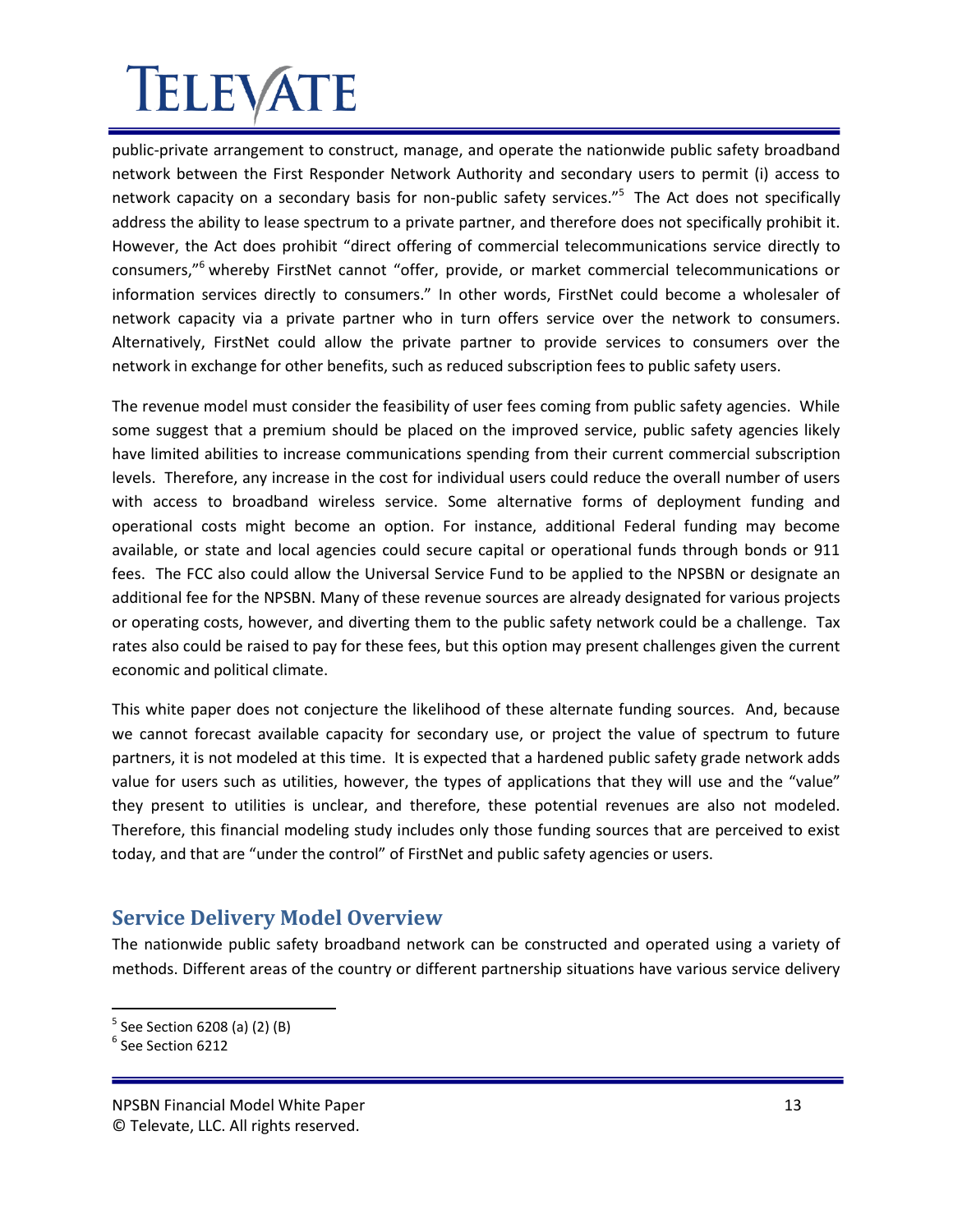methods to choose from depending on their needs. The salient components of the service delivery model include:

- **Service Delivery Methods:** Using the public safety band, commercial roaming, or satellite services to deliver broadband wireless capabilities to public safety
- **•** System Build Variables:
	- o Coverage Extent how much "public safety" grade service is available
	- $\circ$  Hardening whether or not the public safety grade service uses hardened sites
	- $\circ$  Indoor or Outdoor Service does the network support in-building or outdoor service where service is provided
- **Infrastructure Leverage Method:** Whether the system is "anchored" on public safety or commercial assets. The model assumes use of all commercial and public safety assets where available. This variable determines which type of asset receives priority. Where only one type of asset is thought to exist, only those assets are leveraged (e.g., in very remote areas, there are very few commercial towers, and therefore, public safety towers are assumed)
- **Commercial Service Method:** Which service delivery methods are employed to provide service beyond the "public safety" footprint (e.g., commercial roaming or satellite service)

#### <span id="page-13-0"></span>**Service Delivery Methods**

At a high level, there are five fundamental methods for FirstNet to deliver wireless mobile data services:

- 1. **Via the Public Safety Broadband Spectrum (Band Class 14) and Using LTE:** FirstNet could build out coverage using public safety broadband spectrum in the 700 MHz band. This approach makes it easier for vendors to segment the capacity and offer benefits such as priority, preemption, and others. It also requires a cell site operating on these frequencies wherever coverage is required.
- 2. **Via Commercial Roaming:** FirstNet is required to establish roaming agreements with commercial carriers and to secure priority service with these carriers. While the Act calls for FirstNet to pursue this operational scenario, it cannot force the commercial carriers to provide the service. Therefore, commercial service quality may vary from today's standard carrier offerings, or public safety could receive only the standard roaming service.
- 3. **Via Low Earth Orbit (LEO) Satellite:** LEO satellites enable global coverage from above. Handheld devices are feasible with this model. Throughput is limited, however, and usage fees are high. Satellite services generally require line-of-sight between the subscriber antenna and the satellite. LEO Satellites, due to their orbits around the earth, provide service globally, even in Northern latitudes. This option does not provide 100% coverage. Satellite signals can be blocked by trees, buildings, and other obstructions.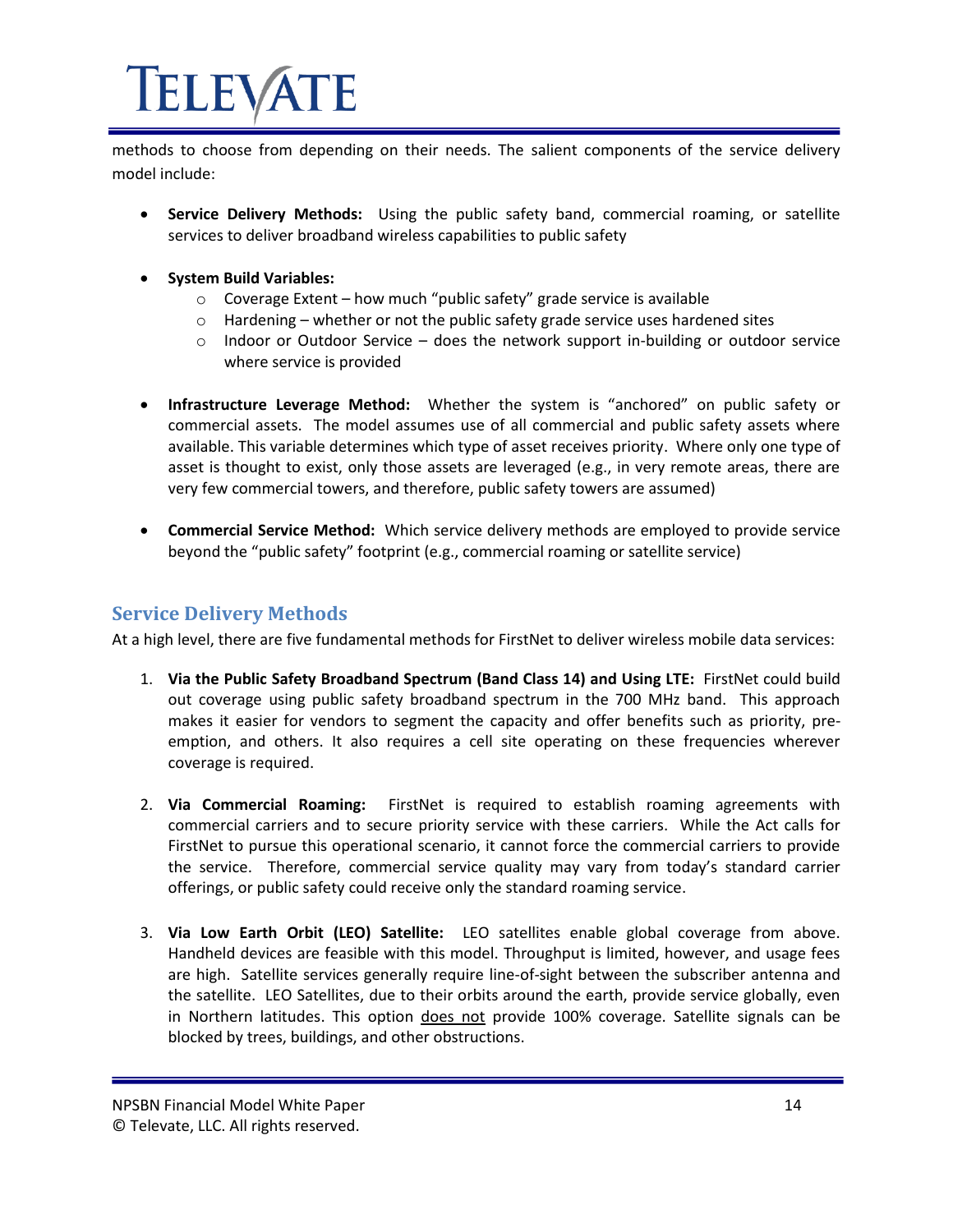### IELEVATE

- 4. **Via Geosynchronous Earth Orbit (GEO) Satellite To A Moving Vehicle:** GEO satellites can provide higher throughput services to a moving vehicle equipped with specialized equipment that continually points a dish at the satellite. We refer to this option as Satellite on The Move (SoTM). GEO satellites are impacted at more Northern locations (e.g., Alaska) where signals are often degraded due to blockage from the earth and from satellite antenna patterns.
- 5. **Via Geosynchronous Orbit Satellite to a Cell On Wheels (COW):** GEO satellites can also provide service to a specialized communications vehicle. The solution requires a larger satellite dish requiring time to deploy, and therefore, is applicable to a vehicle that is temporarily fixed in its location (e.g., near a major incident). The COW can be equipped with cell site equipment to provide broadband service to devices within range, including handhelds. Similar to the option #4 (SoTM), this solution does not deliver 100% nationwide service due to obstructions and the satellite service footprint.

A sixth form of communications may become feasible in the future: GEO satellite communications to a handheld device. While service is available today using handheld devices from geostationary orbits, the service is not very reliable in public safety settings<sup>7</sup>. However, a recent satellite launch includes a very large high gain antenna that may enable reliable service to handheld devices. The higher power levels can leverage much lower cost subscriber devices. However, subscriber devices are not yet available to support this type of usage.

Where satellite solutions are employed to provide service, the model "equalizes" the equipment and service cost to typical commercial wireless services. The satellite equipment is generally much more expensive than a traditional cellular device and the service is far more expensive. In order to properly cover service rural areas and satisfy the rural component of the Act, the model includes the cost of the satellite equipment, beyond the cost of cellular equipment. The model also includes the cost of service for each user, but assess fees for service based on cellular rates. In other words, the devices and service are subsidized.

#### <span id="page-14-0"></span>**System Build Variables**

Televate's economic model enables the selection of multiple build options for the nationwide network. The model is variable based on the unique circumstances of any state regarding public and private assets, coverage and local operational considerations. As depicted in Table 2, the system build variables, including the geographic extent of public safety grade coverage, hardening, and indoor/outdoor service, vary based on the scenario modeled.

<sup>&</sup>lt;sup>7</sup> See, for example, this testimonial about the difficulties <u>http://www.pcmag.com/article2/0,2817,2393970,00.asp</u>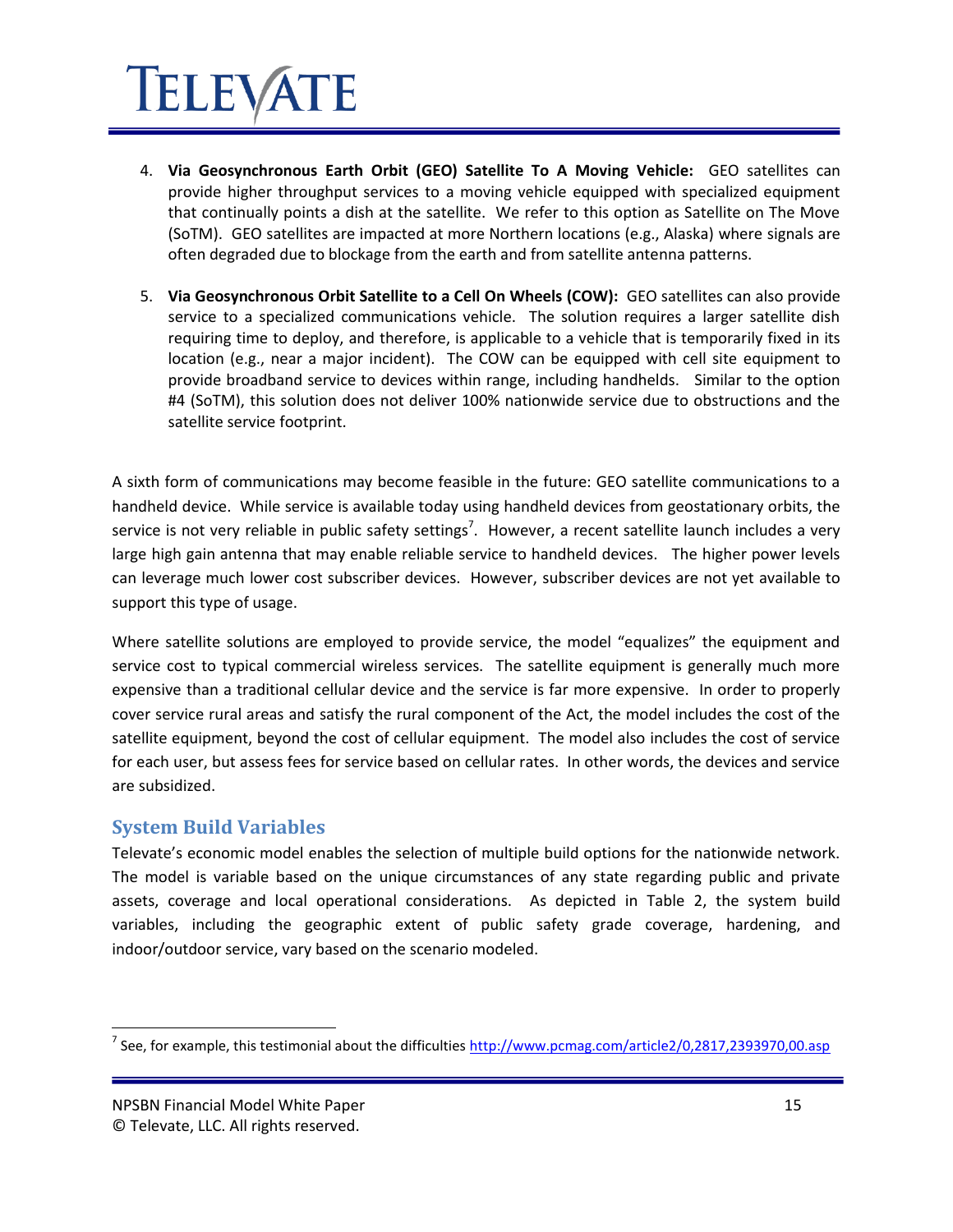

| <b>NPSBN Model Features</b>           | <b>Initial</b><br>Suburban<br>Phase.<br><b>Public Safety</b><br>Leverage | Commercial<br>Footprint,<br>Multi-<br>Carrier<br><b>Partners</b> | <b>Commercial</b><br><b>Footprint</b><br><b>Public Safety</b><br>Leverage | <b>Extended</b><br><b>Footprint</b><br>Multi-<br>Carrier<br>Leverage,<br>Outdoor<br>Coverage<br><b>Hardening</b> | <b>Extended</b><br><b>Footprint</b><br><b>Public Safety</b><br>Leverage,<br>Outdoor<br>Coverage<br><b>Hardening</b> | <b>Commercial</b><br>Footprint,<br><b>Single Large</b><br><b>Commercial</b><br>Partner | Commercial<br>Footprint,<br><b>Single Small</b><br>Commercial<br>Partner |
|---------------------------------------|--------------------------------------------------------------------------|------------------------------------------------------------------|---------------------------------------------------------------------------|------------------------------------------------------------------------------------------------------------------|---------------------------------------------------------------------------------------------------------------------|----------------------------------------------------------------------------------------|--------------------------------------------------------------------------|
| <b>Coverage Area</b>                  |                                                                          |                                                                  |                                                                           |                                                                                                                  |                                                                                                                     |                                                                                        |                                                                          |
| <b>Commercial Partnership</b>         |                                                                          |                                                                  |                                                                           |                                                                                                                  |                                                                                                                     |                                                                                        |                                                                          |
| <b>Public Safety Asset Leveraging</b> |                                                                          |                                                                  |                                                                           |                                                                                                                  |                                                                                                                     |                                                                                        |                                                                          |
| <b>Site Hardening</b>                 |                                                                          |                                                                  |                                                                           |                                                                                                                  |                                                                                                                     |                                                                                        |                                                                          |
| <b>New Site Development</b>           |                                                                          |                                                                  |                                                                           |                                                                                                                  |                                                                                                                     |                                                                                        |                                                                          |
| <b>Revenue</b>                        |                                                                          |                                                                  |                                                                           |                                                                                                                  |                                                                                                                     |                                                                                        |                                                                          |
| <b>Capital Cost</b>                   |                                                                          | <b>THE</b>                                                       | <b>THE</b>                                                                | pm.                                                                                                              | pm.                                                                                                                 | <b>TIME</b>                                                                            | <b>THE</b>                                                               |
|                                       | Low                                                                      |                                                                  |                                                                           |                                                                                                                  |                                                                                                                     |                                                                                        | <b>High</b>                                                              |



#### <span id="page-15-1"></span><span id="page-15-0"></span>**Geographic Coverage Area**

Providing service to just five percent of the country costs much less than providing it to half of the land mass. Likewise, costs associated with urban, suburban, and rural coverage differ drastically. Televate's economic model accounts for such variables, and accommodates the analysis of multiple coverage scenarios and levels employing public safety, commercial and satellite service delivery. Televate assumes that any deployment of "new" coverage occurs using public safety's Band Class 14, and that service delivers, at a minimum, public safety priority service. Televate has considered several options for Band Class 14 coverage:

- **Suburban Only:** This coverage represents expending the available \$7.0 billion to cover the most densely populated counties. This approach illustrates a strategy for allocating government funding to densely populated markets
- **Composite Commercial Cellular:** This coverage represents the aggregate total coverage available from any cellular carrier. According to the FCC, this represents roughly 74 percent of the total land mass of the United States and covers more than 99 percent of the population<sup>8</sup>. Televate estimates that 27 total cellular carriers<sup>9</sup> make up this commercial cellular coverage footprint.
- **Comprehensive Coverage:** This coverage represents coverage of the vast majority of the country. It excludes mountainous and remote areas of the United States where the cost of providing service is not justified by the benefit and may be better addressed by satellite services

 $^8$  See the Sixteenth Annual Report and Analysis of Competitive Market Conditions With Respect to Mobile Wireless, Including Commercial Mobile Services at page 6.

 $9$  Since a number of these 27 carriers are partners of larger national carriers, there may be opportunities to obtain access to their networks through major carrier agreements.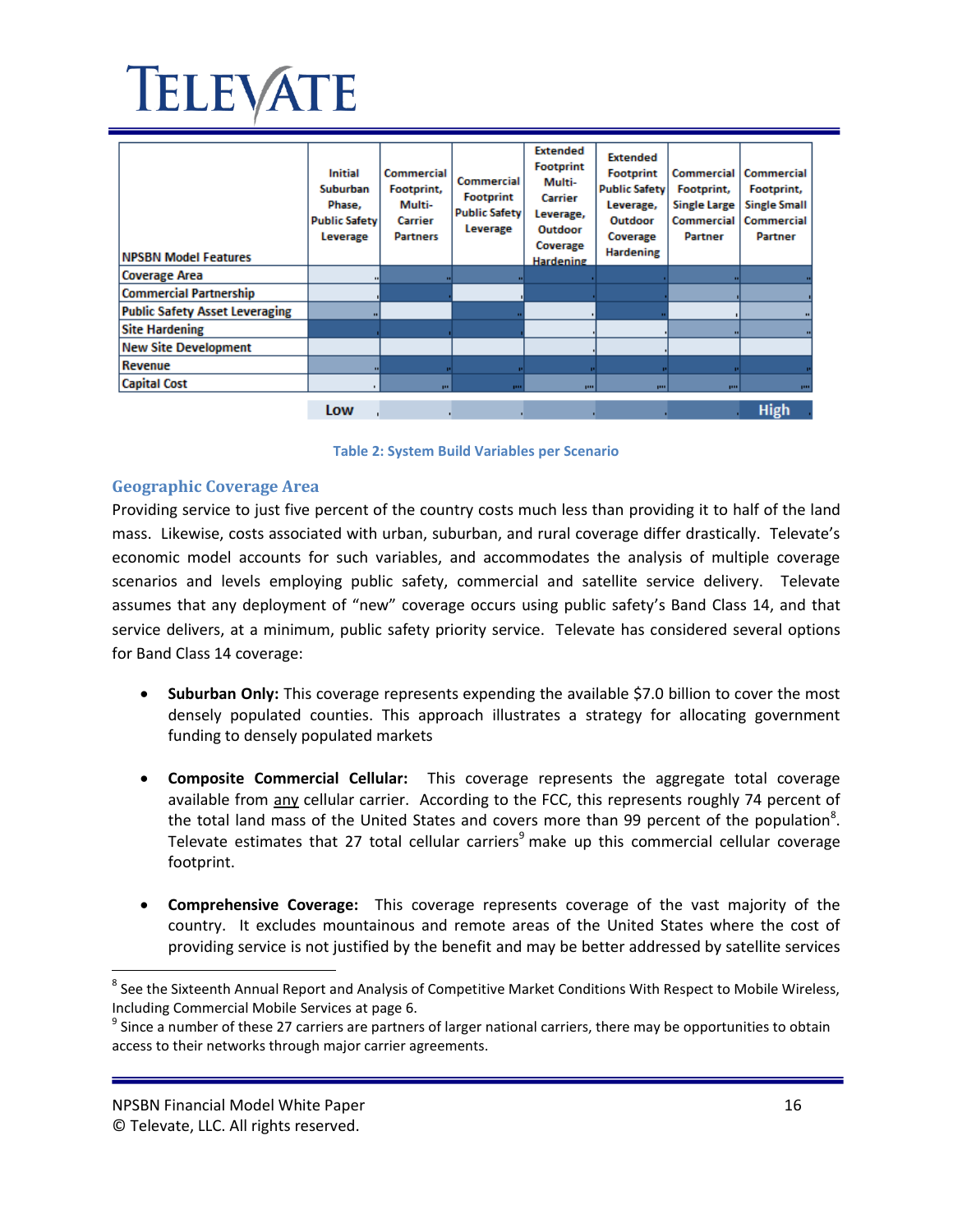where available. This scenario covers 85 percent of the total land mass of the United States, including Alaska.

Figure 1 depicts the coverage footprint of a large and small commercial carrier together with the composite coverage of all commercial carriers.



**Figure 1: Commercial Carrier Coverage**

#### <span id="page-16-1"></span><span id="page-16-0"></span>**System Build Variables**

In addition, the model incorporates the variable ways in which the Band Class 14 service can be constructed:

- **Hardened versus Commercial Grade Sites:** The model can be modified to augment the transmission sites to include hardened elements. In this case, the goal is to minimize singlepoints-of-failure. For example, each site will have generator backup and redundant connections to the core network in the hardened scenario. The model can also accommodate a fractional deployment of hardened sites such as when hardened service is required only for outdoor service.
- **Indoor versus Outdoor Coverage:** It takes far more outdoor cell sites to provide consistent and extensive in-building coverage. Therefore, the model allows for both indoor and outdoor only coverage and the resulting cost differences.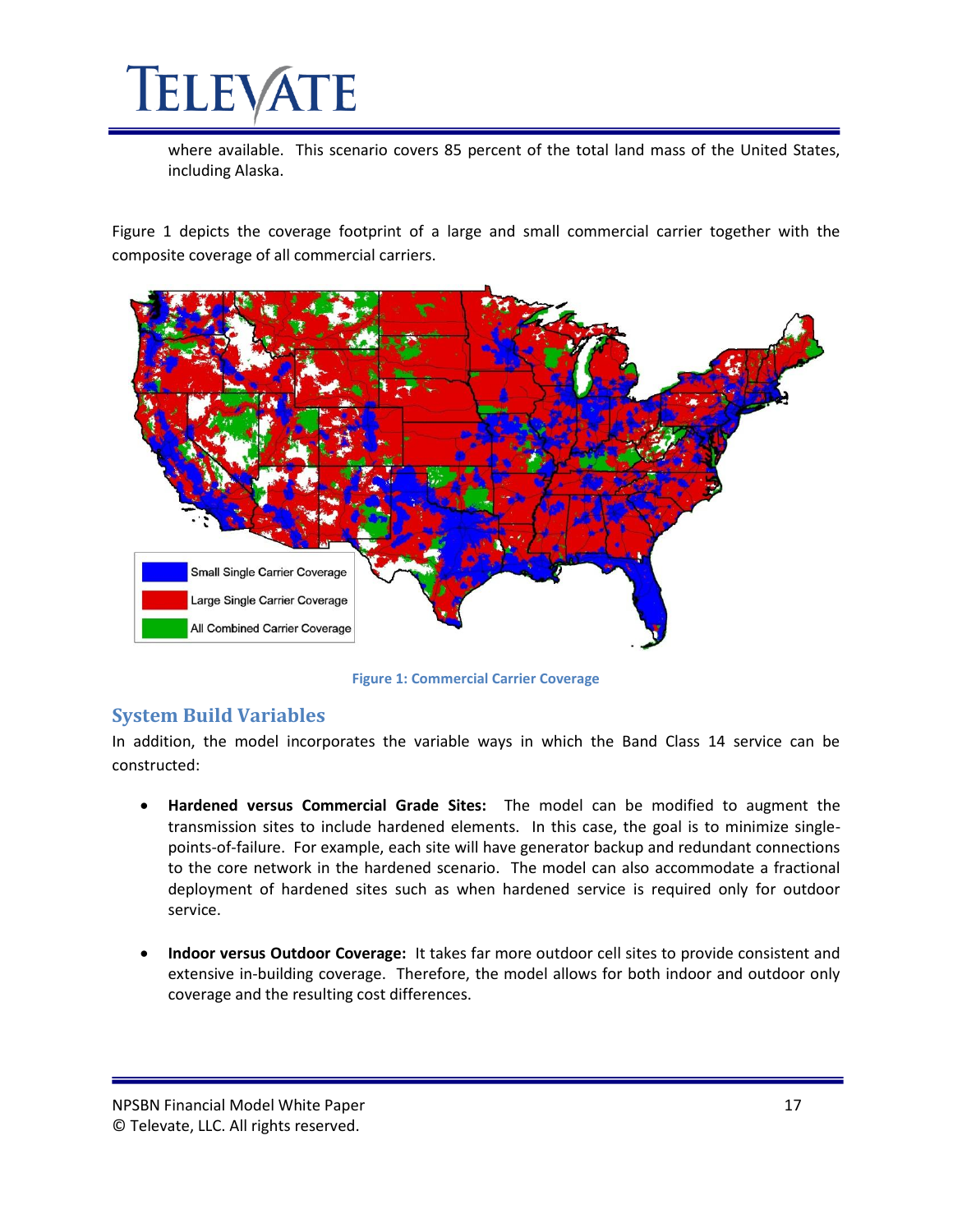### <span id="page-17-0"></span>**Infrastructure Leverage Method**

Public safety and commercial vendors have substantial nationwide assets. However, some of these are duplicative (serve the same area). As a result, the model allows for selecting either commercial assets or public safety assets as the foundation for the nationwide network. In urban and suburban areas, where commercial assets are plentiful, the model assumes that commercial assets can be leveraged where no public safety asset exists. Therefore, in urban and suburban areas, the leveraged method determines which sites take deployment priority. In the scenarios where a partnership with a wireless carrier is assumed , its current commercial sites are leveraged. In remote areas where commercial service is not available, the model assumes commercial assets are not available and uses public safety assets where they are thought to exist. Wherever public safety's assets are leveraged, the model assumes that those assets are offered in exchange for service "credit", and that the credits are used to secure additional service.<sup>10</sup>

Because the density of sites for LTE coverage is expected to be much greater than the public safety asset density, a percentage of public safety sites are used in models where public safety assets are prioritized or where only public safety assets are thought to exist. The remaining sites are secured from commercial assets (carriers and tower leasing companies), or in the case of remote areas, new tower construction is assumed. For each public safety asset, the model optimistically assumes the following elements exist and are leveraged for the NPSBN:

• Tower Space

l

- **•** Generator Capacity
- Passive elements of a microwave backbone (assumes active elements must be upgraded to support the higher capacity)

In commercial wireless carrier partnership scenarios, the model presumes full leveraging of the carriers' assets. The model optimistically assumes commercial carrier facilities generally have sufficient capacity to accommodate the additional public safety infrastructure<sup>11</sup>. Lack of sufficient capacity could have dramatic impacts on overall costs. The model presumes the carrier has fiber backhaul (assumes the carrier has 3G or 4G service at the cell site) and has sufficient reserve capacity for public safety's needs. However, the model presumes the commercial carrier does not have redundant backhaul facilities, nor backup generator power required for hardening. The model presumes that the incremental tower fees

 $^{10}$  If public safety is provided with a credit, it could either a) reduce its total spending and maintain the current number of users with access to broadband data service, or b) add new users. The model assumes the latter.

<sup>&</sup>lt;sup>11</sup> Televate notes that commercial sites are often overloaded. Even in situations when they are not, they may not meet the stringent requirements of public safety, or may not otherwise be able to accommodate the necessary elements to provide public safety grade service.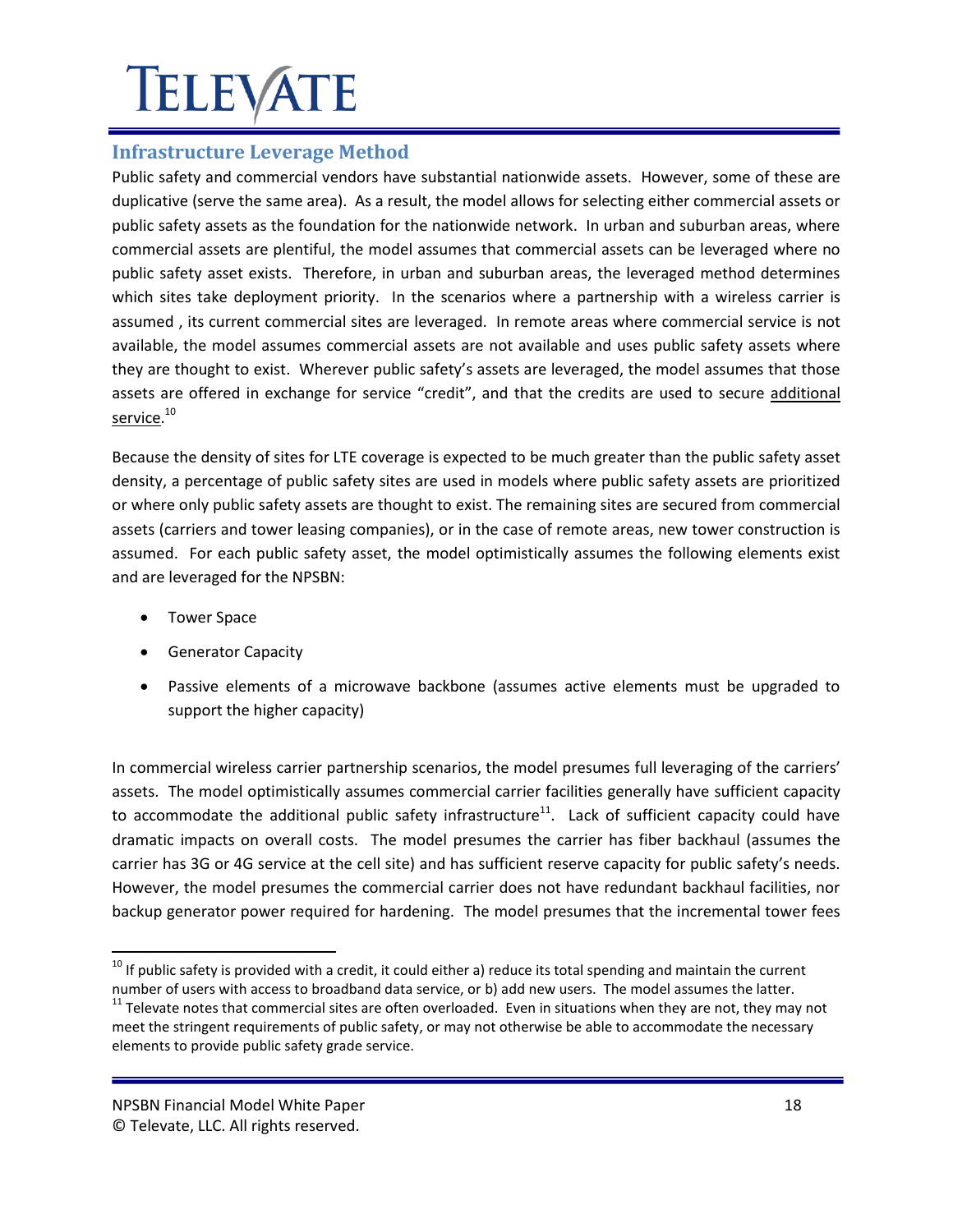are lower than a new lease (adding equipment to an existing site is less expensive than securing a new site lease). The model also considers labor savings from use of existing technical personnel maintaining existing commercial cell sites. An existing labor force can maintain a new frequency band with less effort than a labor force serving an entirely new area, especially if that labor force is already operating LTE in another frequency band. It is important to note that the model includes the above costs for the wireless carrier leverage models including use of a portion of its backhaul capacity<sup>12</sup>. It is feasible that a commercial carrier would allow the use of these resources at no cost to public safety; the model, however, is intended to shed light on the carrier's costs and requirements to create return on investment.

#### <span id="page-18-0"></span>**Commercial Service Method**

Outside of the Band Class 14 coverage footprint, FirstNet could offer service via commercial roaming partner(s), satellite providers, or both. The model considers the cost structure of these commercial roaming service options. The model assumes the use of standard "off-the-shelf" solutions, and not priority or higher grade service. The model allows for consideration of both the Satellite on the Move (SoTM), and cell on wheels (COW) approaches. In the case of commercial cellular roaming partner, the model assumes that the revenue derived from that service is equivalent to the cost, and therefore, is neutral. If, for example, FirstNet establishes wholesale rates with roaming partners, the discount level is absorbed by FirstNet's costs to carry that customer. The model allows for selection of any of the five service delivery platforms mentioned above.

#### <span id="page-18-1"></span>**Service Delivery Methods Modeled**

Televate's model is capable of a multitude of variations of the above options to support decision makers with a powerful modeling capability. It can be modified to address various scenarios in different types of areas (urban, suburban, rural), or accommodate alternative variants. The model can also be analyzed on an individual state-by-state basis and incorporate various commercial partnership options in each state. For example, the model can be customized to address the strongest cellular carrier in a state or for a state with more plentiful public safety assets.

These scenarios make various assumptions that may or may not become reality. For example, the model assumes a commercial carrier will leverage its tower space, backhaul, and field personnel. Carriers may not be willing to incorporate these capabilities into the business arrangement. In addition, public safety's requirements, from security to operational requirements or penalties, may prohibit carriers from participating at all. These scenarios are intended only to shed light on the net financial implications of high-level strategies that public safety could undertake in the construction and operations of the network. Televate does not have a preferred option among these options. Each

 $12$  Televate notes that while there may not be an incremental expense to the carrier for this capacity, it has some "opportunity cost" to the carriers, and therefore, must be recouped in the carrier's return on investment.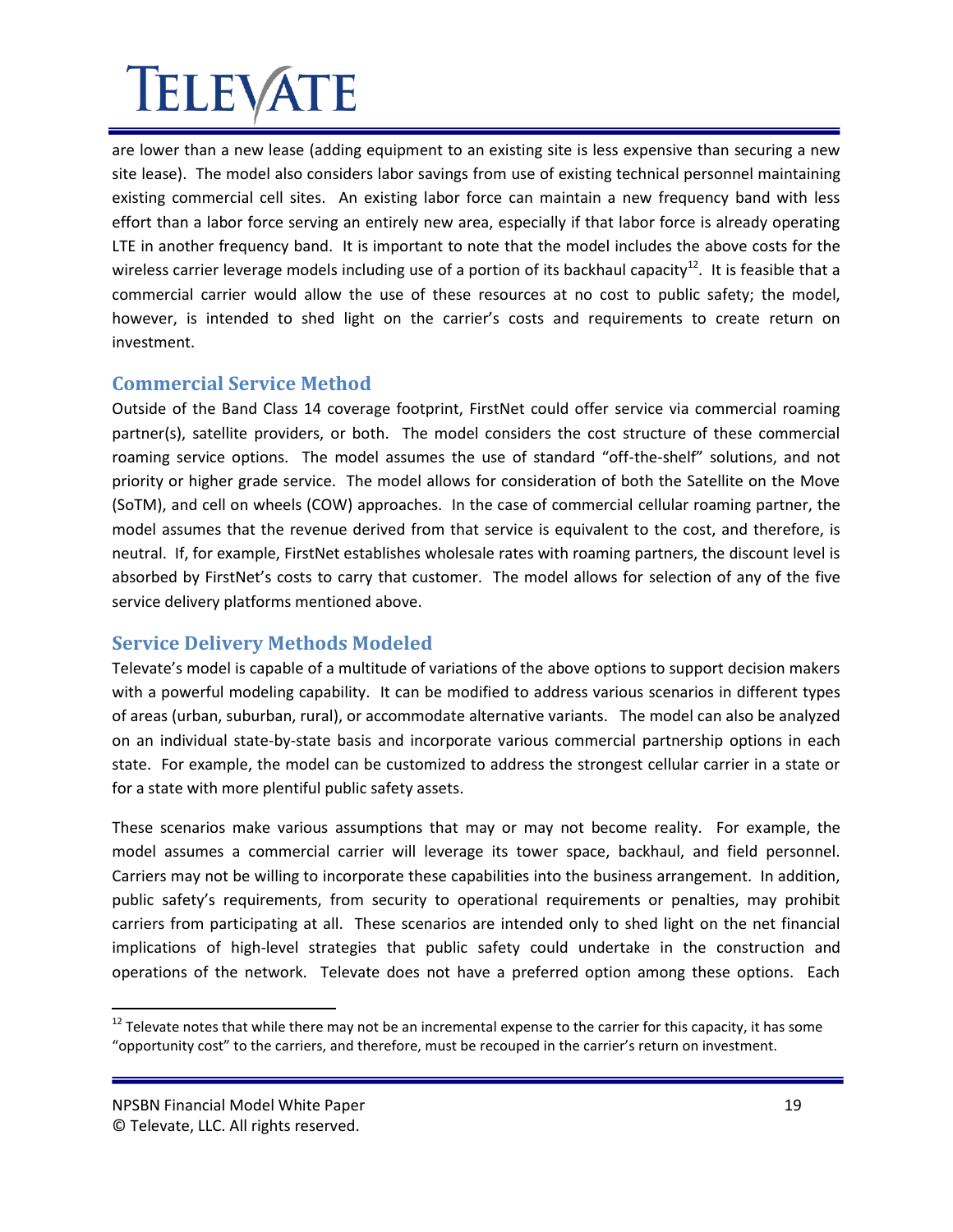solution delivers unique results, and public safety's requirements, and the capabilities and desires of the partners will dictate the optimal model.

| No. | <b>Name / Description</b>                                                             | <b>Band Class 14</b><br>Coverage         | <b>Commercial</b><br>Coverage<br><b>Method</b> | <b>Hardening</b>             | <b>Indoor</b><br>VS.<br><b>Outdoor</b><br>Coverage | Partnership<br><b>Model</b>                                                           |
|-----|---------------------------------------------------------------------------------------|------------------------------------------|------------------------------------------------|------------------------------|----------------------------------------------------|---------------------------------------------------------------------------------------|
| 1.  | Initial Suburban Phase<br><b>Public Safety Leverage</b>                               | 226 Most dense<br>counties <sup>13</sup> | <b>Not</b><br>Considered                       | All sites                    | Indoor                                             | Non-carrier<br>(public safety<br>asset priority)                                      |
| 2.  | <b>Commercial Footprint</b><br><b>Multi-Carrier Partners</b>                          | Composite<br>commercial<br>coverage      | SoTM                                           | All sites                    | Indoor                                             | Commercial<br>carriers                                                                |
| 3.  | <b>Commercial Footprint</b><br><b>Public Safety Leverage</b>                          | Comprehensive<br>coverage                | SoTM                                           | All sites                    | Indoor                                             | Non-carrier<br>(Public Safety<br>asset priority)                                      |
| 4.  | <b>Extended Footprint</b><br>Multi-Carrier Leverage,<br>Outdoor coverage<br>hardening | Comprehensive<br>coverage                | SoTM                                           | Outdoor<br>coverage<br>sites | Indoor                                             | Commercial<br>carriers, then<br><b>Public Safety</b><br>Sites in<br>remote areas      |
| 5.  | <b>Extended Footprint</b><br>Public Safety Leverage,<br>Outdoor coverage<br>hardening | Composite<br>commercial<br>coverage      | SoTM                                           | Outdoor<br>coverage<br>sites | Indoor                                             | Non-carrier<br>(public safety<br>priority)                                            |
| 6.  | <b>Commercial Footprint</b><br>Single Large<br><b>Commercial Partner</b>              | Composite<br>Commercial<br>Coverage      | SoTM                                           | All sites                    | Indoor                                             | Single carrier,<br>then public<br>safety asset<br>priority<br>beyond its<br>footprint |
| 7.  | <b>Commercial Footprint</b><br>Single Small<br><b>Commercial Partner</b>              | Composite<br>Commercial<br>Coverage      | SoTM                                           | All sites                    | Indoor                                             | Same as #6                                                                            |

#### **Table 3: NPSBN Models Considered**

<span id="page-19-0"></span>There are other aspects of a business model not included in the cost analysis that result from the service delivery methods presented in Table 3. FirstNet will incur operational costs to support the sales and marketing activities required to secure customers. A customer service organization is also required to

 $^{13}$  This scenario is intended to expend the full \$7 billion in funding. It prioritizes the most dense counties to cover the most public safety personnel. The model indicated that coverage was feasible to the 226<sup>th</sup> most dense county, Winnebago, Illinois, covering nearly three percent of the land mass and nearly 50 percent of the public safety personnel.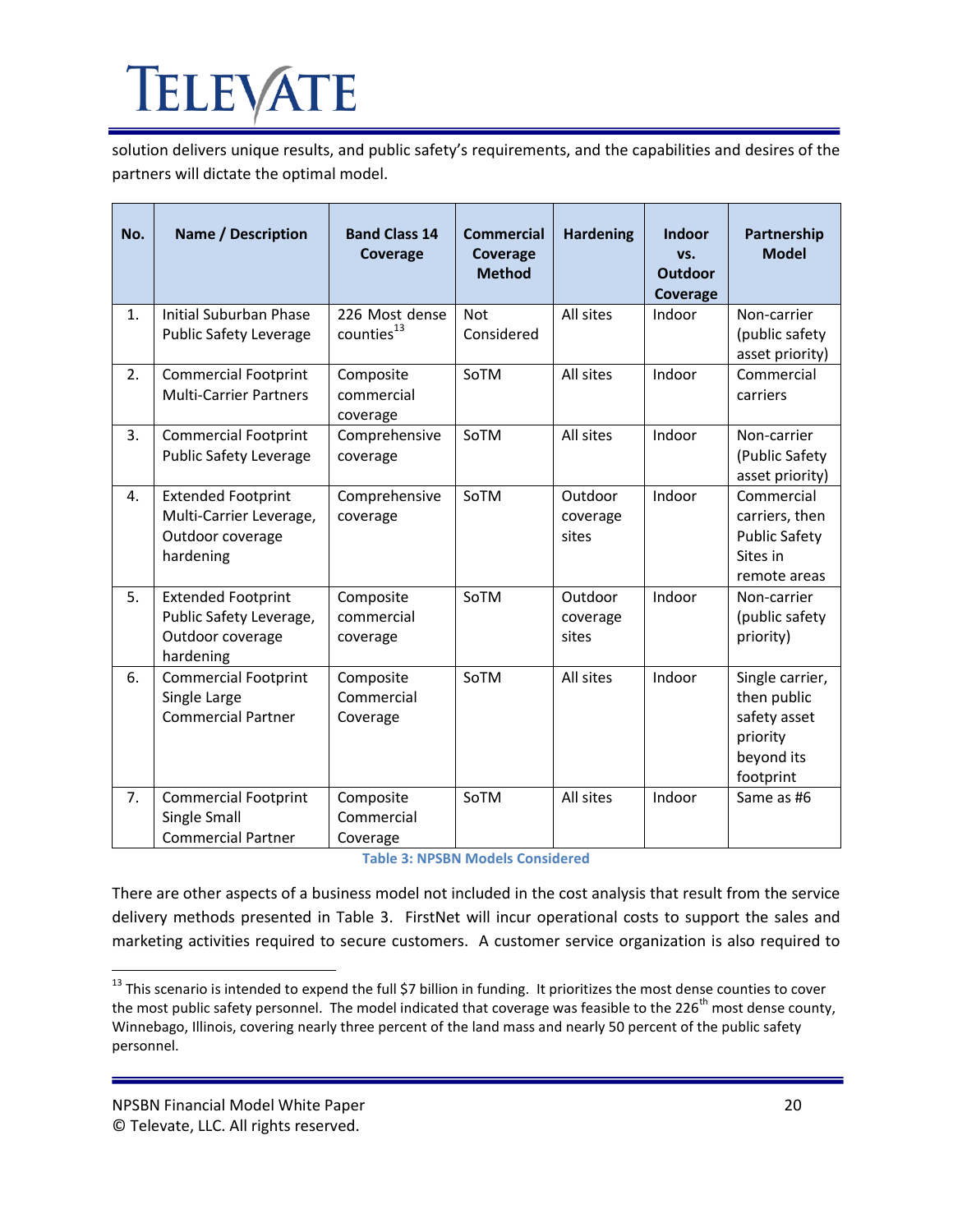support and retain customers. Accounting and billing systems and staff to collect fees and pay vendors are additional operational costs not modeled. Finally, FirstNet management and administrative functions must be considered. The costs associated with these functions can vary significantly depending on how FirstNet chooses to secure its customer base, how it services those customers, and how billing systems are implemented. Nonetheless, these service delivery components are not included in the model. These additional costs must be added into the net financial model, and the revenue generated from fees must recover the associated costs.

Televate's model accounts for both the capital and operating cost associated with each NPSBN scenario presented in this paper. The capital costs include equipment<sup>14</sup>, engineering, installation labor, project management and other costs associated with the construction of the nationwide network. The operations costs include tower leases, backhaul (connectivity from cell sites to the core network), equipment maintenance, operations labor, roaming fees, satellite service fees, and other related expenses to operate the network and associated with delivering the service. As previously mentioned, customer service, sales, billing and general administrative costs are not included in the model. It is also important to note that the implementation of distributed antenna systems (DAS) required to extend reliable coverage into buildings, tunnels and other underground and underserved environments are not modeled. It is feasible that these costs could be borne by landlords via building codes. DAS implementations could result in substantial capital or operating expenses if new systems must be constructed, or if roaming onto commercial partner networks becomes common $^{15}$ .

### <span id="page-20-0"></span>**Cost and Partnership Model**

The revenues associated with the FirstNet services will increase with the addition of new markets and as subscribers adopt the service. It will take months and perhaps years, depending on the pace of network deployment, to capture the vast majority of FirstNet's customers. Therefore, as common with start-up ventures, FirstNet must fund its "working capital" before it can expect to reach a break even position between expenses and revenues. The funding requirements for the working capital could be months, years, or even a decade to reach breakeven, and loses over this timeframe would need to be covered somehow. FirstNet could pursue two different approaches to managing this financial situation. FirstNet could assume the risk of operating the network at a roughly fixed price for services and fund the losses until sufficient revenues can be generated. Alternatively, FirstNet can retain a vendor that assesses service costs based on actual usage. In this case, the vendor assumes the financial risk associated with insufficient usage, or users on the network. And, as a result, the vendor will require some degree of

l

<sup>&</sup>lt;sup>14</sup> Equipment constitutes the radio access network (RAN), evolved packet cores (EPC), microwave, fiber and all components and accessories required to construct and deploy the NPSBN.

<sup>&</sup>lt;sup>15</sup> Assuming, of course, if commercial grade roaming is deemed acceptable to public safety users.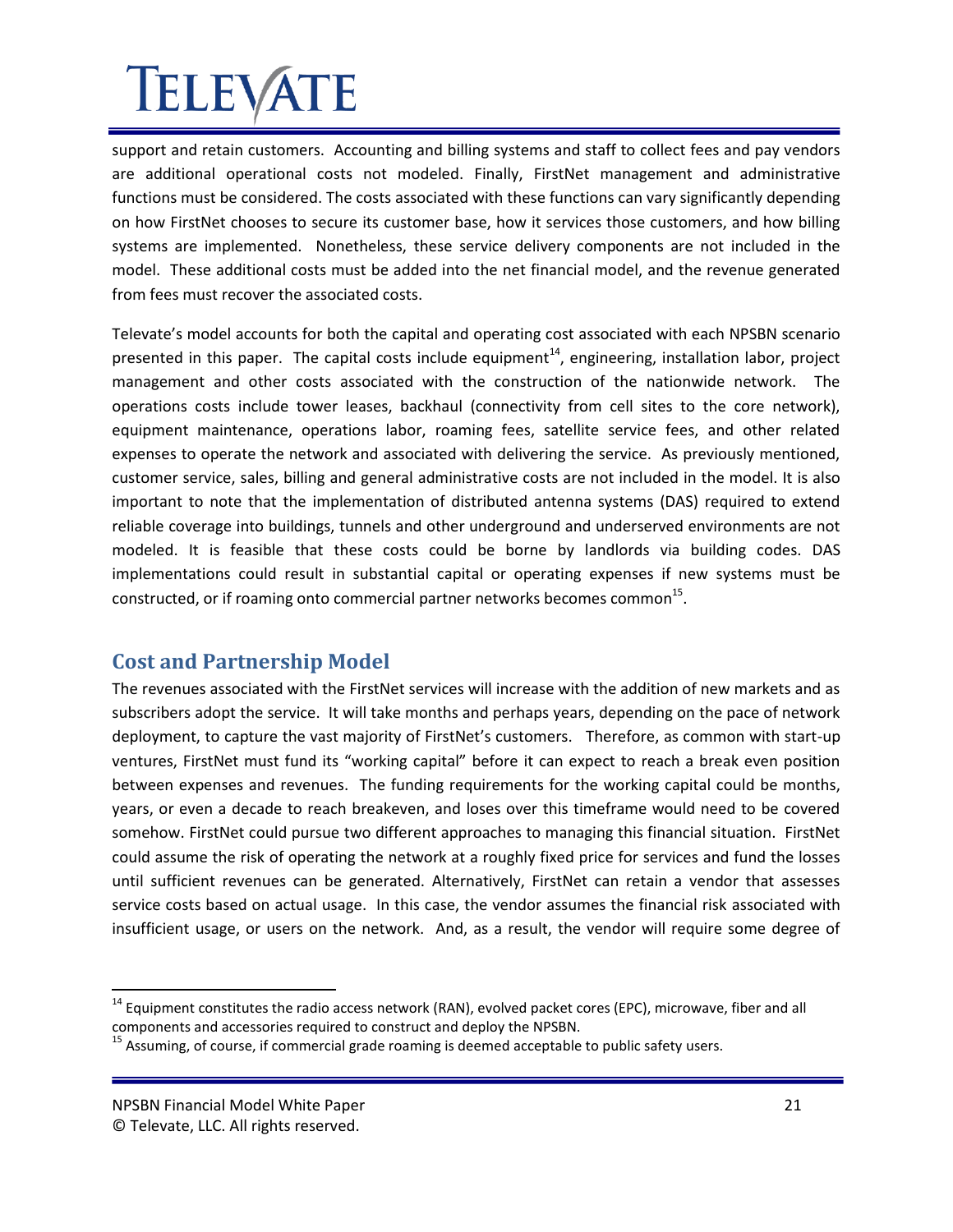# IELEVA

return on investment for that risk – in other words, it will cost FirstNet to enter into this partnership arrangement.

[Figure 2](#page-21-0) represents a hypothetical scenario whereby the business sustains losses in the first five periods of operations. As a result, the losses accumulate over that time and must be funded. Just prior to breaking even, in the sixth period, the cumulative losses are more than double the expenses per period.



#### **Figure 2: Cumulative Expense and Revenue**

<span id="page-21-0"></span>To accurately model the additional cost of doing business while the revenues ramp up would require an analysis of how quickly FirstNet, or the Mobile Network Operator (MNO), can generate the revenues. If a public safety entity is currently subscribing to commercial service under contract, honoring that contract could result in a delay in revenue from that user group for up to two years depending on the contract schedule. Select business partners may have greater opportunity to ramp up revenues more rapidly. For example, a commercial carrier with a large existing user base could upgrade its customers' subscriber devices to include Band Class 14 and migrate a large percentage of usage to the new system very quickly once devices are available.

Individual vendors could be retained serving as best partner within a specific functional area. For example, FirstNet could hire tower vendors, infrastructure vendors, system installers, and system operators separately to build and operate the network. This procurement approach would unlikely yield fees based on usage or users, and therefore, FirstNet would bear the financial risk associated with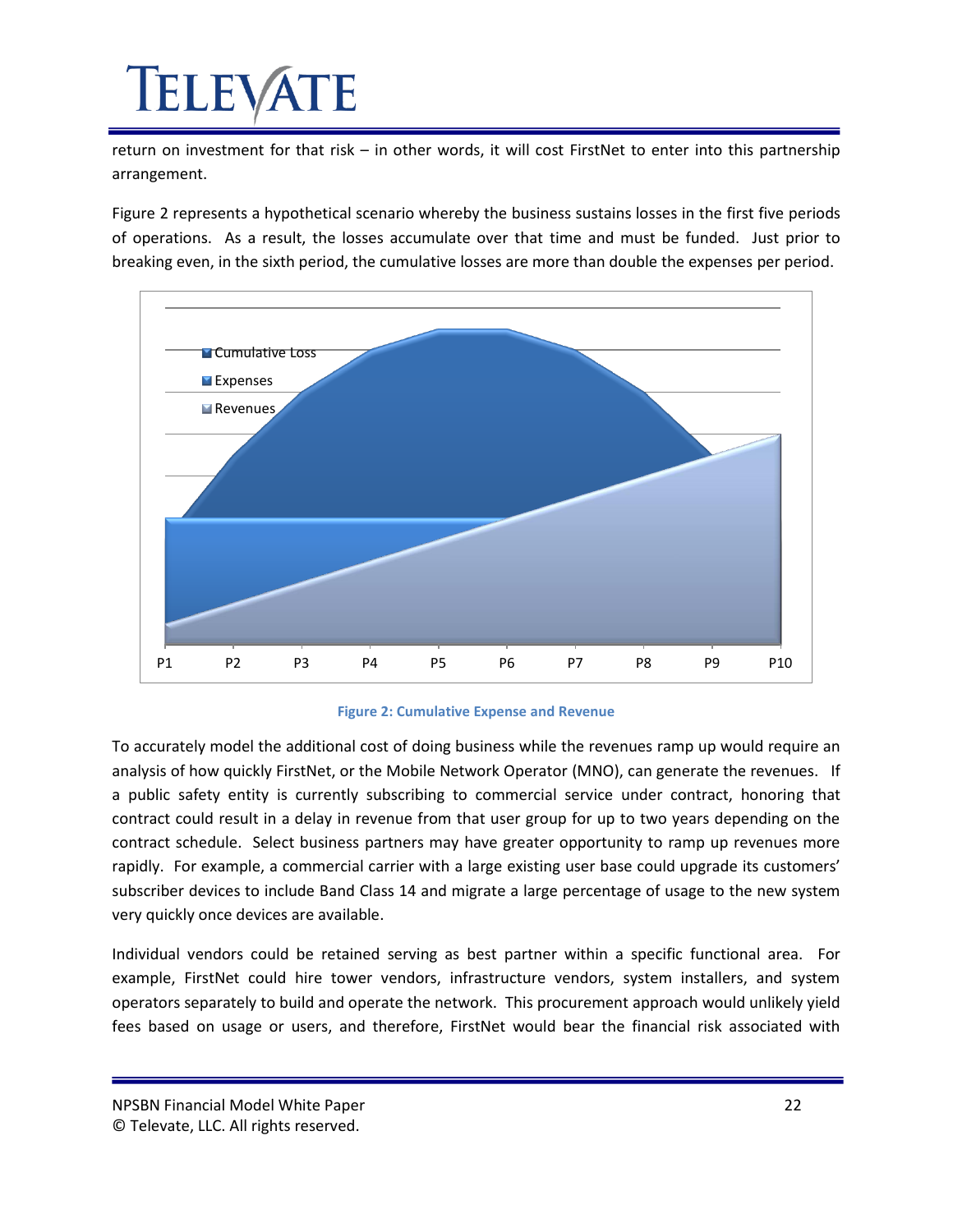initially lower revenue to expense ratio. Certainly, the partner(s) and the structure of the partnership will affect the overall NPSBN cost. The business details of the partnership and contractual arrangements will influence investment requirements and subsequent revenues and therefore affect the overall cost. Alternatively, a single vendor that provides all aspects of the network and its operations (subcontracting the various build and operate elements as necessary), is more likely to result in a fee or usage based approach.

Televate's model does not accommodate these factors within the context of this study, but the model can support their analysis and they can be readily incorporated into future modeling efforts. The modeling focus of this white paper is on the bottom line cost to deploy and deliver the service in any one year, after the revenues have matured. Furthermore, it assumes a largely fixed network operating cost (outside of roaming fees, internet access fees, and other costs that vary based on usage such as sites required to meet capacity. It does not include debt financing and other costs associated with the business that would be incorporated to model the "bottom line" financials.

#### <span id="page-22-0"></span>**Revenue Model**

FirstNet must collect fees, or revenue, to cover the total expense of the network. It has limits, however, on how the fees can be assessed. FirstNet may have up to \$7 billion to secure "assets" that can be leased, and excess capacity from 20 MHz of 700 MHz spectrum. Fees can be assessed for public safety services, covered leasing agreements, and asset lease of its assets. The approaches FirstNet can take to capture the full value for these attributes vary widely. Among the options, FirstNet could retain partners that operate the network and sell wholesale wireless broadband services to third parties.

The value of the excess capacity depends on a variety of factors. First, the extent of available excess capacity will impact the revenue generated. If public safety consumes a significant share of network capacity, the share available for resale is limited. A particular carrier partner may have a large existing customer base to leverage, or it could be a new market entrant that must amass its customer base. There may also be an opportunity to explore new revenue streams that have untapped potential – some of which may be willing to pay a premium for service over a hardened network. It is not possible at this time to project the opportunity participants, and how they might benefit from excess NPSBN capacity, or the FirstNet infrastructure. Therefore, the Televate model does not project these alternative revenues. Instead, the model highlights the secondary market revenues required to cover the operational costs.

#### <span id="page-22-1"></span>**User Fees**

The user fee model is based predominately on the current market value for commercial services and Televate's projected public safety user population. Government budgets are limited. Therefore, Televate's model presumes that the total amount of government spending on broadband wireless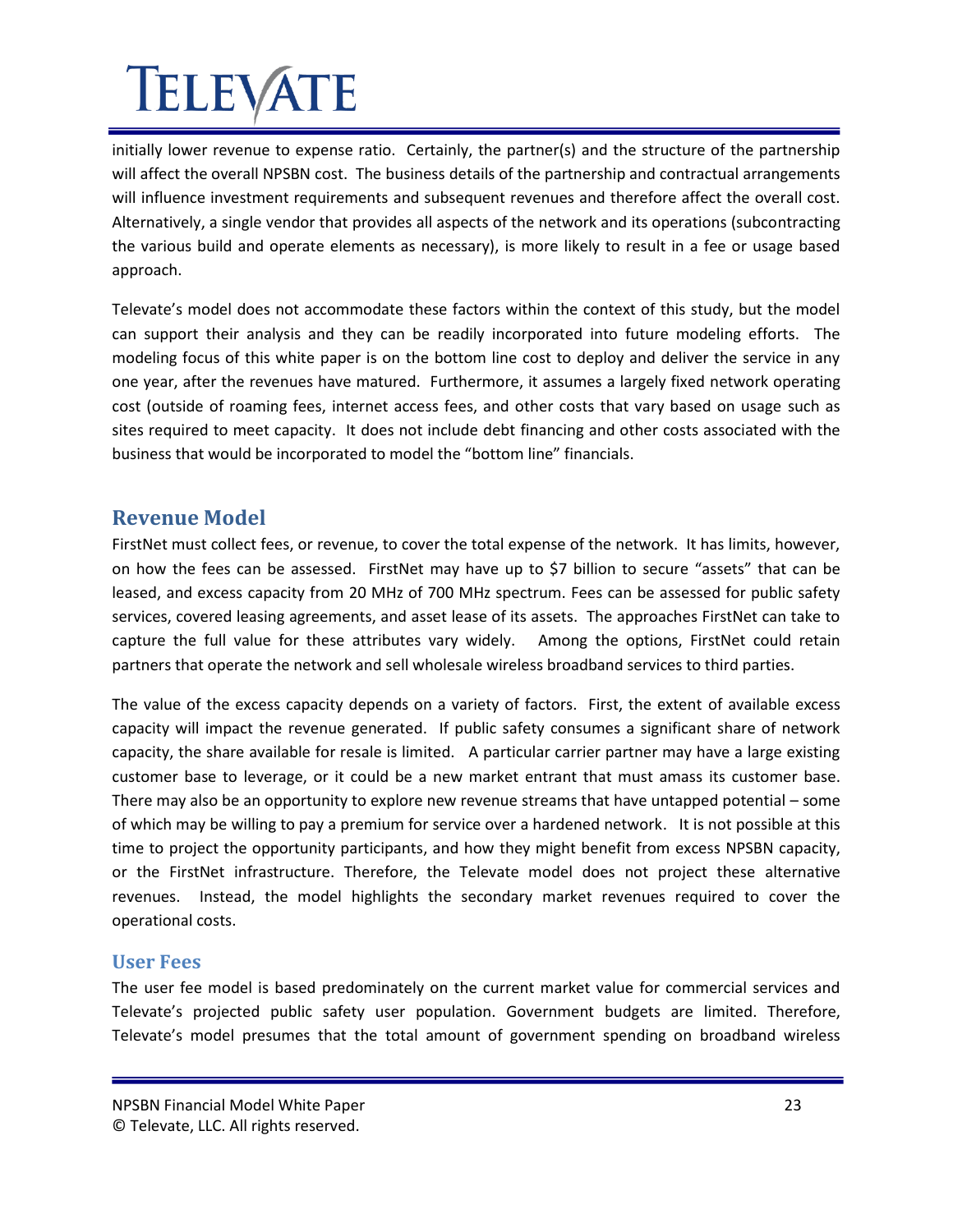communications will remain relatively static, considering only cost of living increases. While public safety may pay more for a premium service (priority, pre-emption, unlimited access and hardening), a service cost increase over current service fees would ultimately reduce the public safety user base. Public safety needs to move in the opposite direction, toward more users that require access to the critical benefits of the NPSBN. In order to secure public safety subscribers, FirstNet will be competing with commercially available solutions from the cellular carriers. The cellular carriers currently offer considerable discounts to government users; therefore, Televate's model employs these current service costs.

Unfortunately, no nationwide database exists that indicates the total amount of spending by federal, state, and local governments on wireless services. Therefore, to estimate the current market value for commercial services, Televate's model incorporates our historical knowledge from urban, suburban, and rural wireless service use to assess the net revenue from user fees. Our estimate of the public safety user population is based predominantly on the United States Bureau of the Census annual census of Government Employees<sup>16</sup> (see Table 4).

| <b>Government Function</b>           | <b>Full-time employees</b> |
|--------------------------------------|----------------------------|
| Corrections                          | 692,976                    |
| Electric Power                       | 69,912                     |
| <b>Firefighters Only</b>             | 248,137                    |
| <b>Highways</b>                      | 408,789                    |
| <b>Other Fire Employees</b>          | 22,537                     |
| <b>Other Police Employees</b>        | 182,632                    |
| Parks and Recreation                 | 157,879                    |
| Police Officers Only                 | 564,804                    |
| Solid Waste Management               | 82,521                     |
| Transit                              | 219,490                    |
| <b>Water Transport and Terminals</b> | 10,685                     |

**Table 4: Sample 2010 State and Local Employment Census Data**

#### <span id="page-23-1"></span><span id="page-23-0"></span>**Devices Assigned to Individuals**

Government wireless spending is restricted to a percentage of government employees. Large police departments simply can't afford to provide smartphones to all agency officers. In many cases, governments will only pay for individual devices of senior management personnel. While they may provide both a smartphone and wireless data card for a single user, state and local governments, in the aggregate, have operating budgets that would cover only a fraction of their total personnel base. Ideally,

<sup>&</sup>lt;sup>16</sup> Televate used the 2010 census information available here

[http://www.census.gov//govs/apes/historical\\_data\\_2010.html](http://www.census.gov/govs/apes/historical_data_2010.html)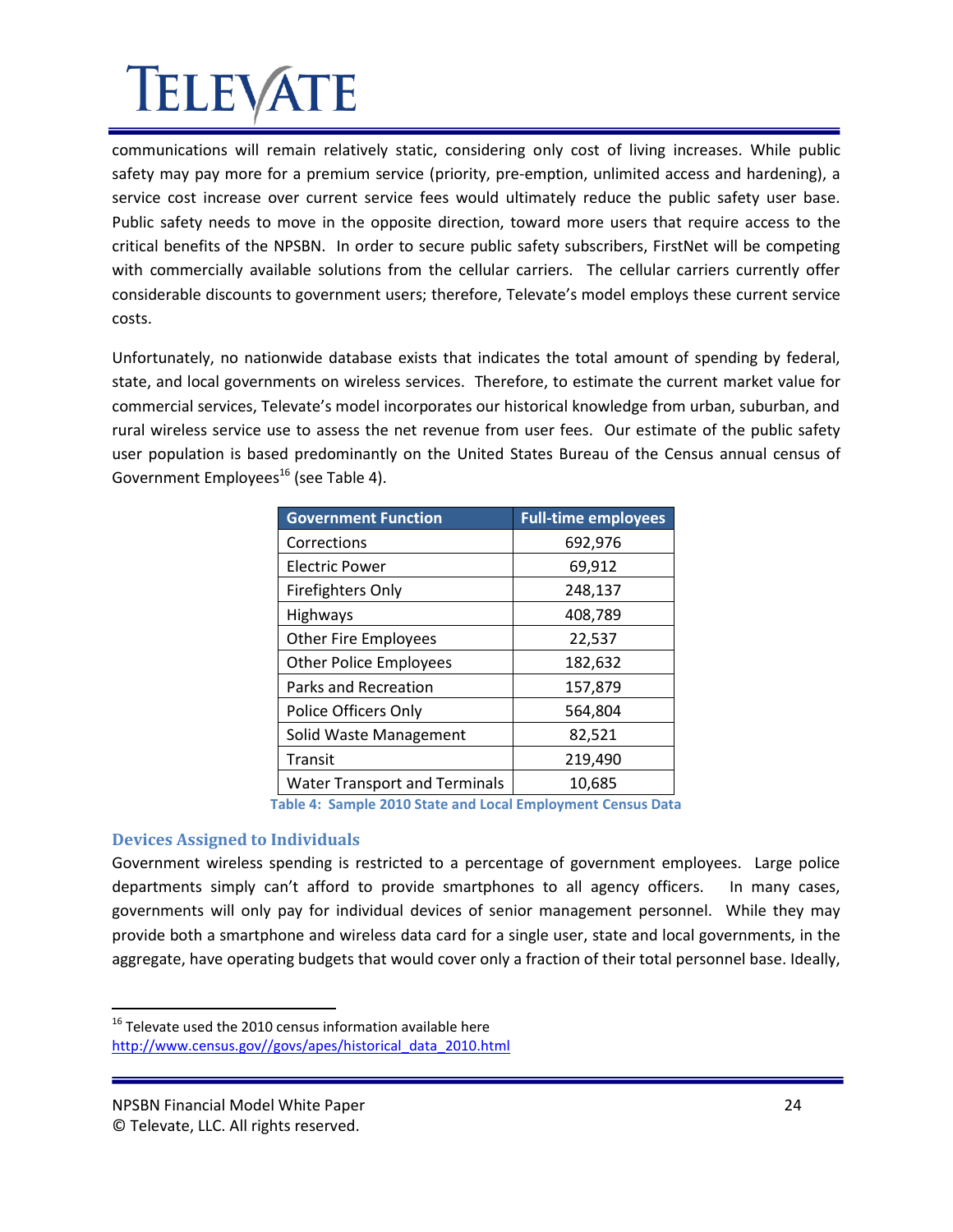# **IELEVATE**

public safety agencies would prefer that all personnel subscribe to the network, but the subscription cost is a barrier.

The percentage of individual devices funded by any given agency varies dramatically depending on the functional need. For example, a police officer can benefit from applications that justify a handheld data device (e.g., for access to criminal databases), while the need for equipping a front-line firefighter with a handheld data device is less clear. As a result, government is more likely to fund an individually assigned device to a police officer than to a firefighter. And within police departments, it's more likely that the government will fund a device for police officers than civilian personnel in the agency. Televate's modeling approach adjusts the probability of government subsidized subscription based on the government function and on the need for the government to provide wireless data access to individuals in those function.

Given that cell phone ownership is approaching 100 percent in the United States, Televate's model also recognizes that first responders that do not have a government provided wireless device are likely to have their own device. First responders are likely to use these personal devices for their work, and therefore, it is defensible that these users need to operate on the FirstNet network. While it is unclear how FirstNet may "capture" these users to bring them onto the network, Televate suspects that many of these individuals will want to have service on the public safety grade broadband network, and to gain access to unique NPSBN only applications operating over a hardened network. As a result, Televate's model assumes that FirstNet will capture an additional portion of police, firefighter, and paramedic users who will personally fund wireless service in some manner $^{17}$ .

Televate's model also considers volunteer firefighters. Volunteer firefighters typically hold day jobs not affiliated with firefighting and those employers may not be government entities. As a result, these individuals do not appear in the government population census. These individuals have incentive to be on the nationwide broadband network because it will provide emergency alerts, voice paging, and priority cell phone voice services that are critical to their operations. The Televate model assumes a portion of the nearly  $800,000^{18}$  volunteer firefighters will subscribe to the service.

The predominant device associated with individuals is presumed to be a voice and data device. As a result, the model assumes that handset style devices are available to public safety, that voice over LTE service is available to the public safety community, and that the revenue per user for these devices is comparable with today's carrier discounted charges for similar service. The model does not include

<sup>&</sup>lt;sup>17</sup> If it is deemed contrary to the Act for the individual to personally purchase service from FirstNet, the first responder's employer could subscribe to the service and have the equivalent amount reduced from their paycheck.

<sup>&</sup>lt;sup>18</sup> See <u>http://www.nfpa.org/assets/files/PDF/Research/FireServiceFactSheet.pdf</u> .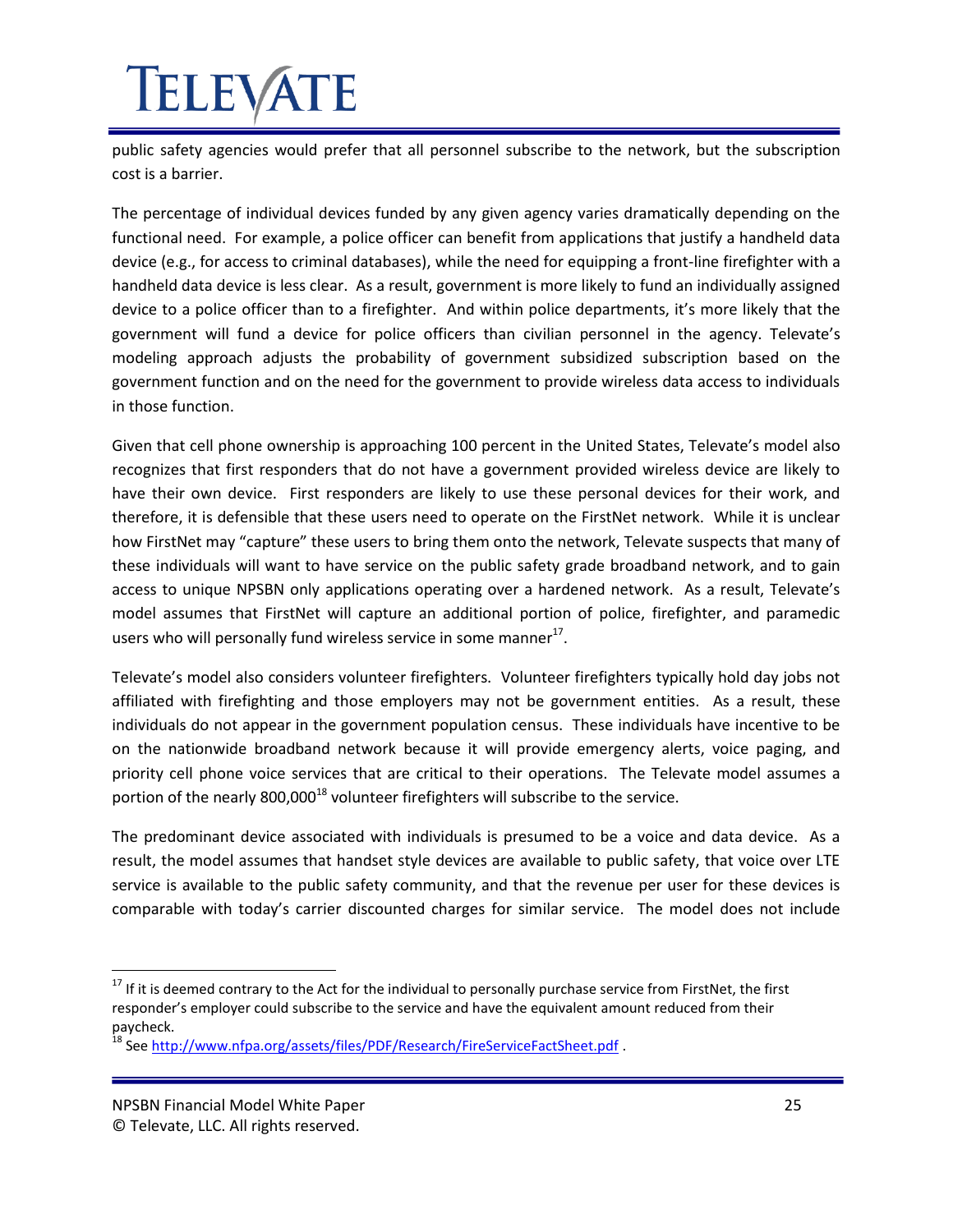subsidies for user devices, and since the cellular carriers' fees are based on handheld device subsidies, the model reduces the perceived amount of subsidization from the revenues.

Televate's revenue model includes additional data only devices such as 4G enabled tablet and personal computers. While subscribership for cellular data enabled devices is expected to be smaller than that of handheld phone-type devices, Televate expects this segment to grow if devices become available. Importantly, as a data-only solution, Televate assumes lower revenue per user as is typical with commercial service. In the final analysis, the model also includes the value of the public safety credit derived from providing assets to incorporate into the NPSBN. These credits are a critical factor in helping to improve public safety adoption of broadband services.

#### <span id="page-25-0"></span>**Vehicle Based Devices**

Public safety personnel also leverage wireless data via mobile data computers or modems that are permanently installed in their vehicles. In this case, many public safety personnel share the vehicle's connection to data systems and the Internet. So even though a police officer may not have a government provided device, the model assumes that they have access to a Mobile Data Terminal in the cruiser that provides access to data messaging, law enforcement databases, and other applications. The model includes the service (and revenue) associated with the modem and that the agency funds the hardware, software, and the maintenance of the system $^{19}$ .

#### <span id="page-25-1"></span>**Other Potential Funding Sources**

The Act allows for FirstNet to fund its operations through other means including leasing network capacity to a private entity for secondary use. According to the CTIA, United States wireless carriers have 321.7 million subscribers generating \$178.4 billion in annual revenues<sup>20</sup>. This represents a substantial pool of users that could leverage the public safety network's capacity and offset annual operating costs. The Act also enables the leasing of infrastructure to third parties. It is therefore feasible that FirstNet could lease generator capacity, backhaul capacity, and, if constructed, tower space.

The model presumes that public safety agencies pay for user fees at a price point equal to what they are currently paying for commercial service. However, some states or local agencies may be willing to independently fund the cost of construction or operational enhancements within their geographic area. They could raise 911 fees or other taxes to cover the incremental cost associated with operating a portion of the nationwide network. Further, the Federal government can fund operations as needed through the national tax base. While the United States is seeking methods to reduce debt, the public may agree with funding a network that supports the responders who protect their lives and property. It may surprise some that the projected cost to operate this network would be less than one-tenth of one percent of the current \$3.8 trillion dollar federal budget.

 $19$  Televate's model does not include any subsidization of these costs by FirstNet.

<sup>&</sup>lt;sup>20</sup> Se[e http://www.ctia.org/advocacy/research/index.cfm/AID/10323](http://www.ctia.org/advocacy/research/index.cfm/AID/10323)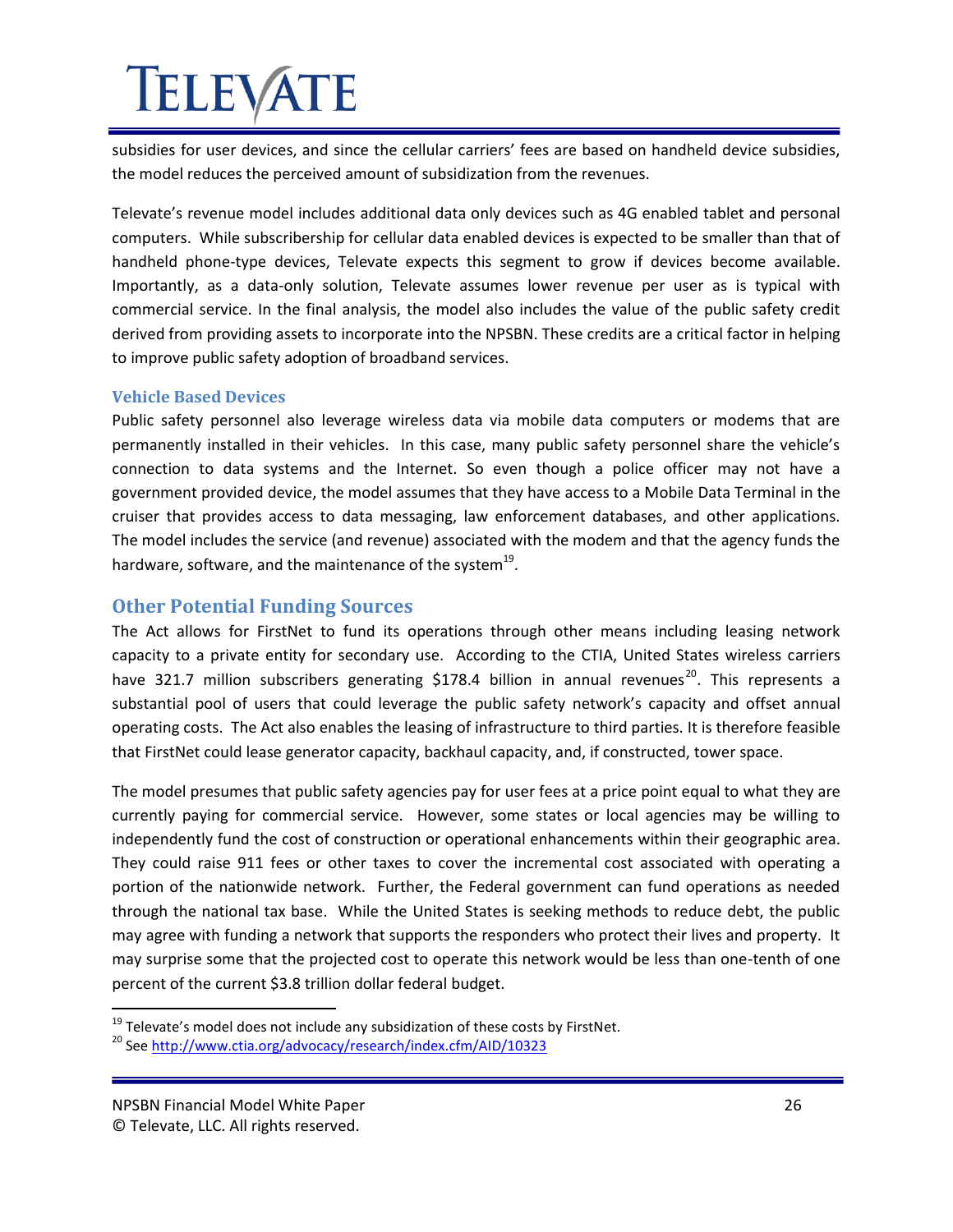### <span id="page-26-0"></span>**Results and Summary**

This initial output of Televate's financial model is intended to provide a rough order of magnitude perspective of the financial implications of various deployment and partnership scenarios. A detailed assessment of the costs would require the development of a specific scope for the entire network including the determination of the goals and objectives for the system, which in turn requires some level of engineering. The model uses high-level assumptions regarding the scope in order to estimate the costs and revenues for the chosen scenarios. Other scenarios can be modeled; however, the key findings are likely to be consistent with those summarized here.

The model generates capital costs, network operating costs, user fee revenue, and the "value" of the use of the public safety assets for various deployment and partnership scenarios. The "value" of public safety assets is deemed to be a "credit" for additional service. The following table represents the scenarios considered with this study and their respective financial implications and requirements.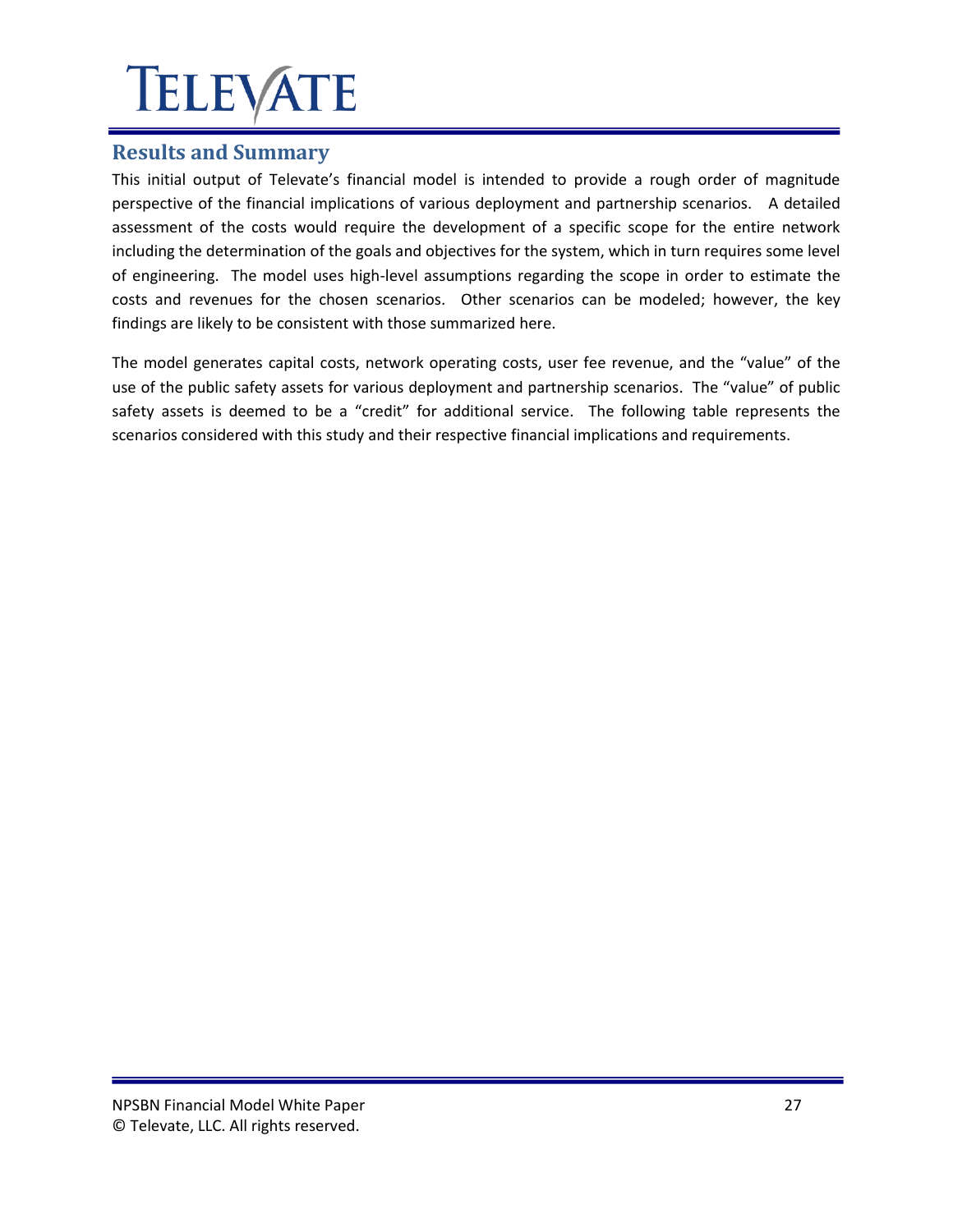| No. | <b>Scenario</b>         | <b>Capital</b><br><b>Costs</b><br>(millions) | <b>Annual</b><br><b>Operating</b><br><b>Costs</b><br>(millions) | <b>Annual</b><br><b>Public</b><br><b>Safety</b><br><b>Revenue</b> | <b>Annual</b><br><b>Public</b><br><b>Safety</b><br><b>Credit</b> | <b>Cost</b><br><b>Recovery</b><br>% | <b>Credit</b><br><b>Increase</b><br>% |
|-----|-------------------------|----------------------------------------------|-----------------------------------------------------------------|-------------------------------------------------------------------|------------------------------------------------------------------|-------------------------------------|---------------------------------------|
|     | <b>Initial Suburban</b> |                                              |                                                                 | (millions)                                                        | (millions)                                                       |                                     |                                       |
|     | Phase Public            |                                              |                                                                 |                                                                   |                                                                  |                                     |                                       |
| 1.  | Safety Leverage         | \$7,000                                      | \$1,490                                                         | \$670                                                             | \$370                                                            | 45%                                 | 55%                                   |
|     | Commercial              |                                              |                                                                 |                                                                   |                                                                  |                                     |                                       |
|     | Footprint Multi-        |                                              |                                                                 |                                                                   |                                                                  |                                     |                                       |
| 2.  | <b>Carrier Partners</b> | \$13,500                                     | \$3,290                                                         | \$1,400                                                           | \$0                                                              | 43%                                 | 0%                                    |
|     | Commercial              |                                              |                                                                 |                                                                   |                                                                  |                                     |                                       |
|     | <b>Footprint Public</b> |                                              |                                                                 |                                                                   |                                                                  |                                     |                                       |
| 3.  | Safety Leverage         | \$16,390                                     | \$3,370                                                         | \$1,400                                                           | \$850                                                            | 42%                                 | 61%                                   |
|     | Extended                |                                              |                                                                 |                                                                   |                                                                  |                                     |                                       |
|     | Footprint Multi-        |                                              |                                                                 |                                                                   |                                                                  |                                     |                                       |
|     | Carrier                 |                                              |                                                                 |                                                                   |                                                                  |                                     |                                       |
|     | Leverage,               |                                              |                                                                 |                                                                   |                                                                  |                                     |                                       |
|     | Outdoor                 |                                              |                                                                 |                                                                   |                                                                  |                                     |                                       |
|     | coverage                |                                              |                                                                 |                                                                   |                                                                  |                                     |                                       |
| 4.  | hardening<br>Extended   | \$12,450                                     | \$3,050                                                         | \$1,400                                                           | \$20                                                             | 46%                                 | 1%                                    |
|     | <b>Footprint Public</b> |                                              |                                                                 |                                                                   |                                                                  |                                     |                                       |
|     | Safety Leverage,        |                                              |                                                                 |                                                                   |                                                                  |                                     |                                       |
|     | Outdoor                 |                                              |                                                                 |                                                                   |                                                                  |                                     |                                       |
|     | coverage                |                                              |                                                                 |                                                                   |                                                                  |                                     |                                       |
| 5.  | hardening               | \$12,980                                     | \$2,870                                                         | \$1,400                                                           | \$870                                                            | 49%                                 | 62%                                   |
|     | Commercial              |                                              |                                                                 |                                                                   |                                                                  |                                     |                                       |
|     | <b>Footprint Single</b> |                                              |                                                                 |                                                                   |                                                                  |                                     |                                       |
|     | Large                   |                                              |                                                                 |                                                                   |                                                                  |                                     |                                       |
|     | Commercial              |                                              |                                                                 |                                                                   |                                                                  |                                     |                                       |
| 6.  | Partner                 | \$13,550                                     | \$3,280                                                         | \$1,400                                                           | \$10                                                             | 43%                                 | 1%                                    |
|     | Commercial              |                                              |                                                                 |                                                                   |                                                                  |                                     |                                       |
|     | <b>Footprint Single</b> |                                              |                                                                 |                                                                   |                                                                  |                                     |                                       |
|     | Small                   |                                              |                                                                 |                                                                   |                                                                  |                                     |                                       |
|     | Commercial              |                                              |                                                                 |                                                                   |                                                                  |                                     |                                       |
| 7.  | Partner                 | \$14,430                                     | \$3,220                                                         | \$1,400                                                           | \$270                                                            | 43%                                 | 19%                                   |

**Table 5: NPSBN Financial Summary**

<span id="page-27-0"></span>The table also depicts the percentage of cost recovery from public safety user fees. This represents the degree to which public safety usage alone will cover network operating expenses. Again, this excludes other costs associated with running the FirstNet business such as sales, marketing, and customer service. Finally, the table also illustrates the percentage increase in public safety usage that is feasible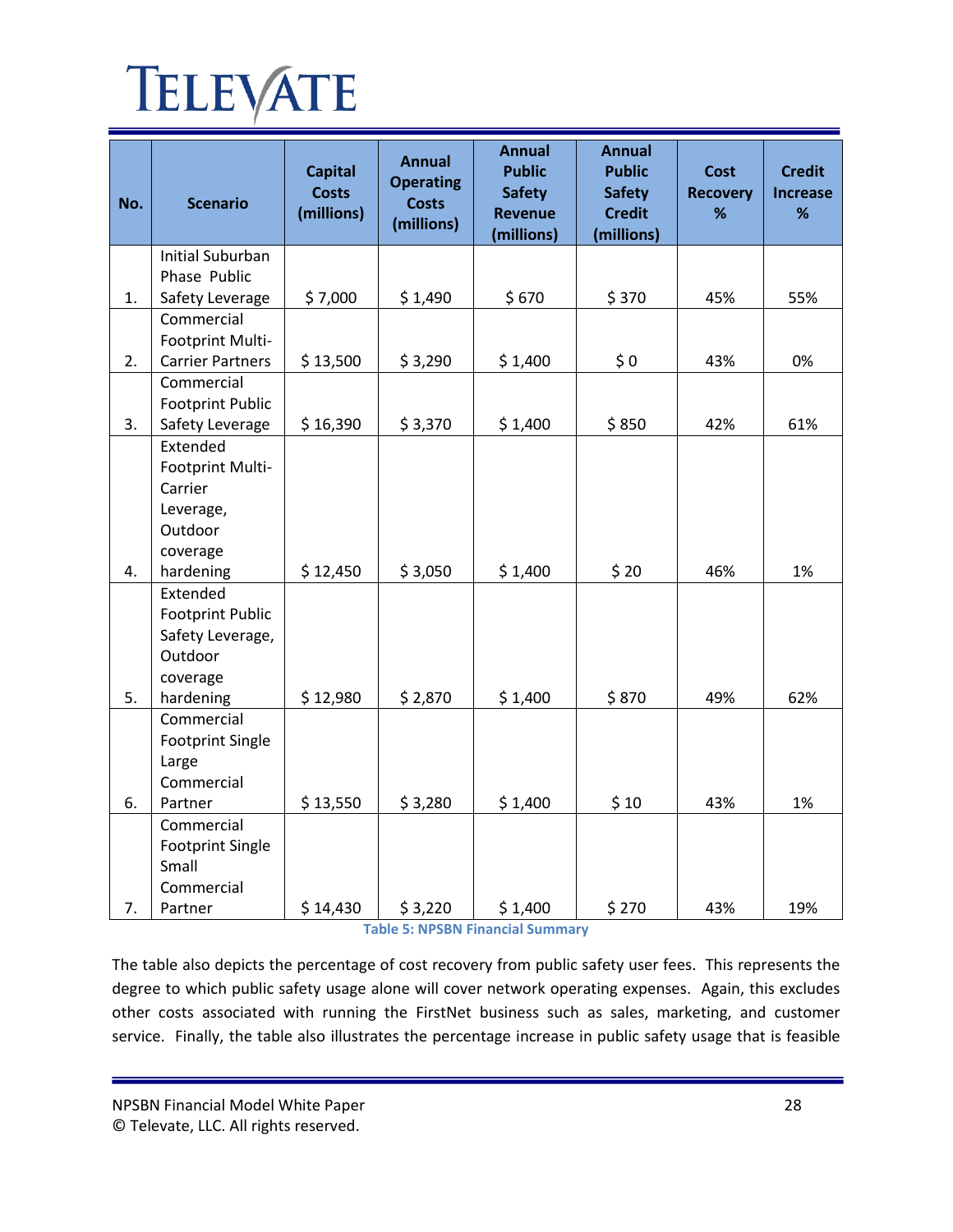due to the public safety credits. This calculation is based on the net credit, divided by the total public safety revenue, and represents the potential increased public safety usage at no additional cost for that scenario.

The scenarios illustrate that in all circumstances, the cost to build a truly nationwide network exceeds the potential \$7 billion funded by the Act. Smaller network footprint options, such as the suburban scenario modeled, may fit within the initial funding levels, but the nationwide network including rural service and more in line with public safety's requirements, is far more costly. The model demonstrates that the construction costs for various scenarios differ substantially. Likewise, the network operations costs also vary substantially. Importantly, the model shows that partnerships with the cellular carriers do not always yield the lowest costs. Furthermore, the model illustrates that carrier partnerships where public safety assets are also leveraged can be very cost effective.

As illustrated in Figure 3, this analysis underscores the significant cost differential associated with delivering nationwide service. All nationwide models cost more than \$12 billion to build, far in excess of the available funding. The nationwide networks all cost on the order of \$3 billion to operate, over \$1.4 billion more than funds then projected from public safety user fees. The analysis also sheds light on some important tradeoffs public safety could consider. For example, the cost associated with extending the network coverage to 80 percent of the land mass of the United States can be offset by limited hardening of the network. There are significant costs associated with hardening the network.



<span id="page-28-0"></span>**Figure 3: Capital Expenditures**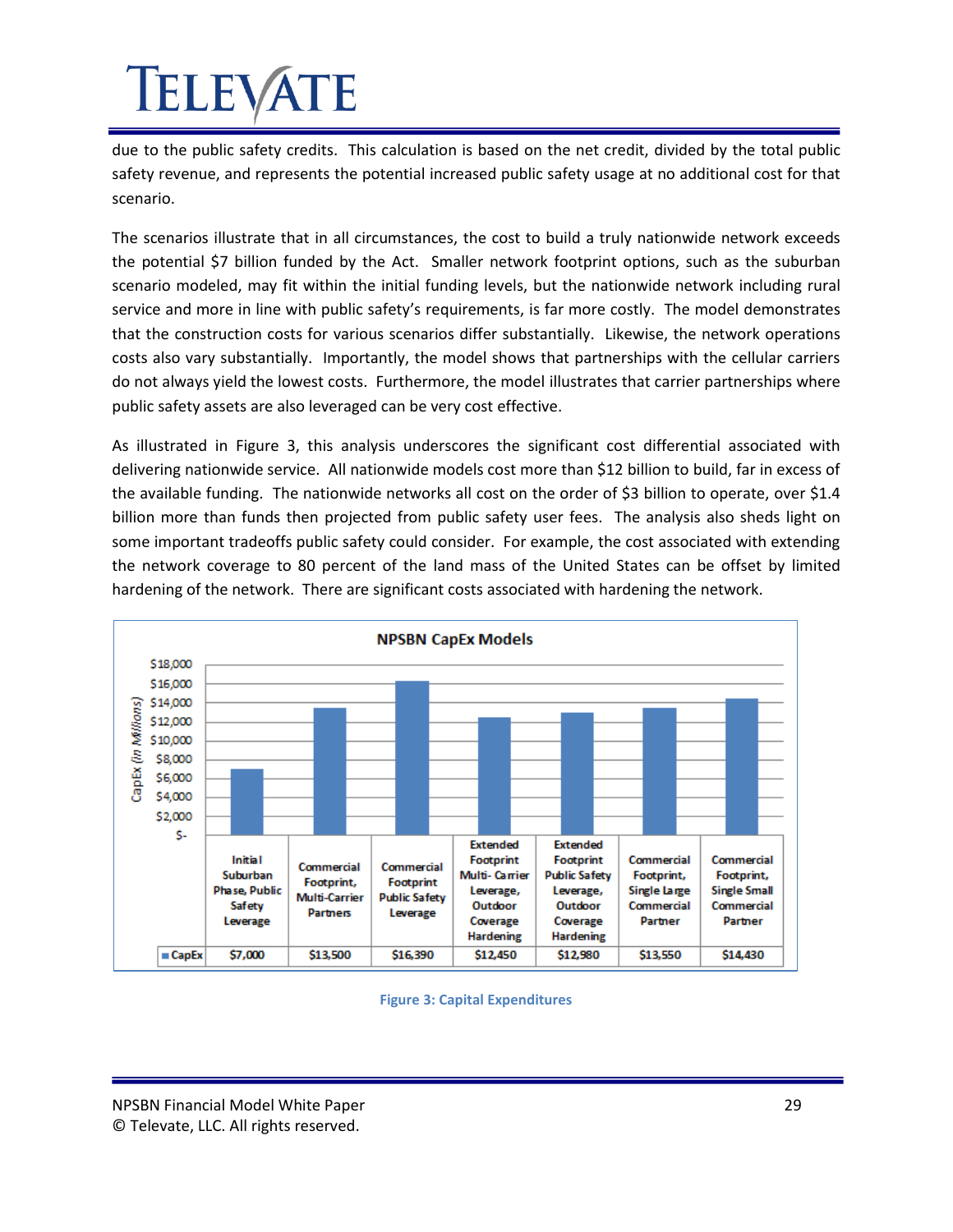The analysis also highlights the significant value of the public safety assets beyond the current commercial footprint. In the case of the existing commercial coverage levels, the capital costs are nearly \$3 billion more for the public safety leverage model. In the extended coverage model, the incremental capital cost drops to \$530 million. Furthermore, the operations costs are actually lower for the public safety case due to the \$850 million in value from public safety assets.

As illustrated in Figure 4, none of the scenarios are sustainable on projected public safety user fees alone. The cost to operate the network exceeds the projected public safety user fee revenues for all scenarios. The results indicate that the service delivery methods model recover between 40 and 50 percent of the network operation costs – including the commercial partner models. This means that revenues must be roughly doubled beyond public safety usage to cover the costs. This shortfall could be derived from new users (e.g., utilities), doubling of user fees, or other revenue sources. The results also indicate that leveraging the public safety assets can have a significant impact on public safety adoption of broadband service. The public safety leverage scenarios result in credits that are 50 to 60 percent of wireless spending, implying service adoption could increase by more than 50 percent if public safety assets are heavily leveraged.



<span id="page-29-0"></span>**Figure 4: NPSBN Operational Models**